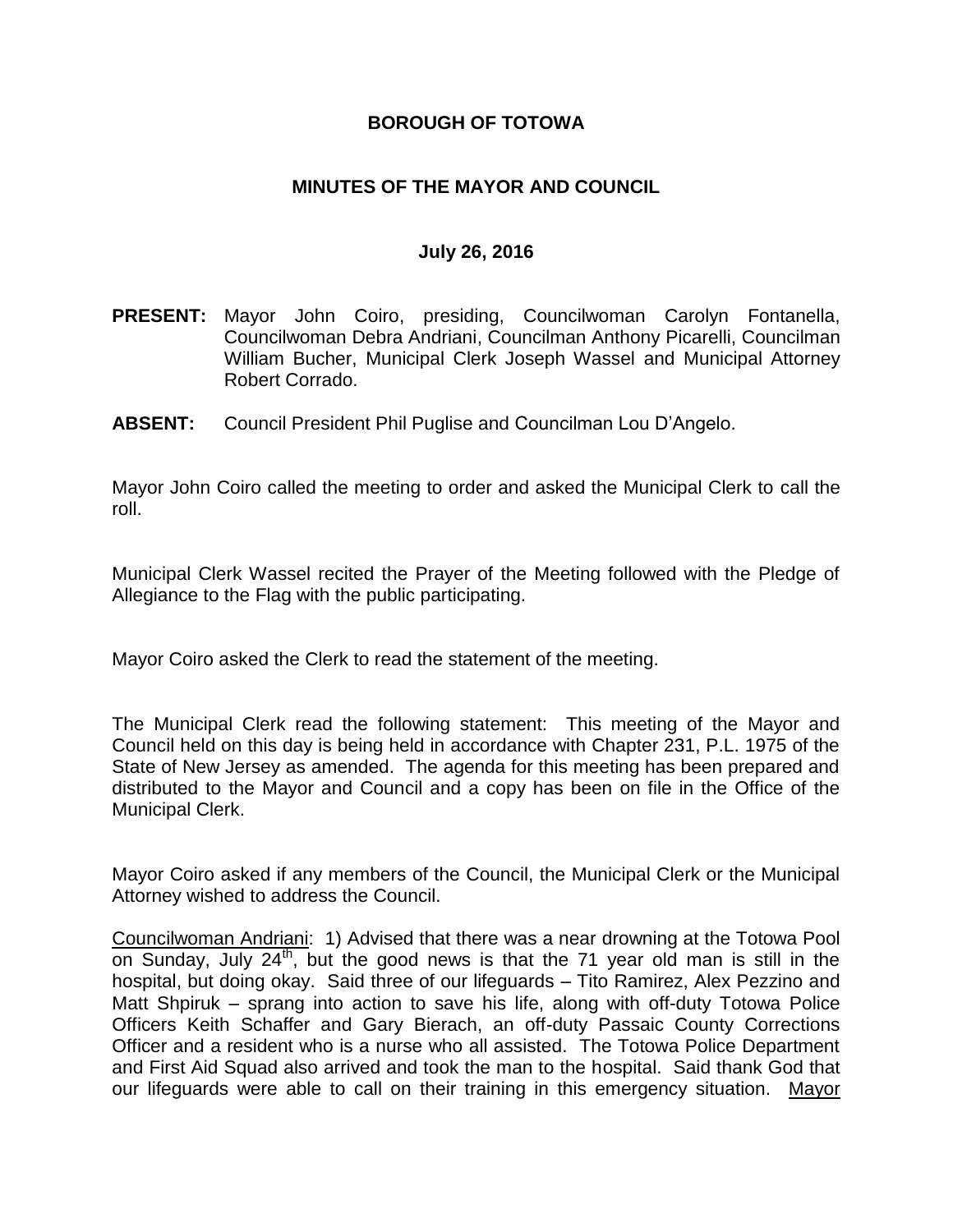Coiro: Commented that the good thing is our lifeguards were prepared and this is a heartwarming story.; 2) Announced that this Friday at the Totowa Pool will be movie night with the showing of Star Wars The Force Awakens. The event will be open to all residents for a \$2 entry fee, while pool members are free.

# CITIZENS HEARD:

Mike Mahometa, 269 Lincoln Avenue: Asked what the status is of the North Jersey Developmental Center. Mayor Coiro: Responded that it is still in the hands of the State, gave a background on the history of the property and that we now need to agree on a Memorandum of Understanding.

There was a motion by Councilwoman Fontanella, seconded by Councilwoman Andriani to approve the Minutes of the Mayor and Council for the meeting of July 12, 2016. On roll call vote, all members of the Council present voted in the affirmative.

# COMMITTEE ON FINANCE:

There was a motion by Councilman Picarelli, seconded by Councilwoman Fontanella to approve Resolution No. 2016-16 for the payment of bills. On roll call vote, all members of the Council present voted in the affirmative.

There was a motion by Councilman Picarelli, seconded by Councilwoman Fontanella to adopt the following Resolution Of The Mayor And Borough Council Of The Borough Of Totowa In The County Of Passaic Authorizing Settlement Of The 2012, 2013, 2014 And 2015 Tax Appeals Entitled Joseph & Marie Corrado V. Borough Of Totowa, Docket Nos.: 004647-2012; 014903-2013; 008756-2014; 010016-2015 Of The Tax Assessment Of Block 145, Lot 8.01, Known As 589 Union Boulevard In The Borough Of Totowa, Passaic County, New Jersey. On roll call vote, all members of the Council present voted in the affirmative.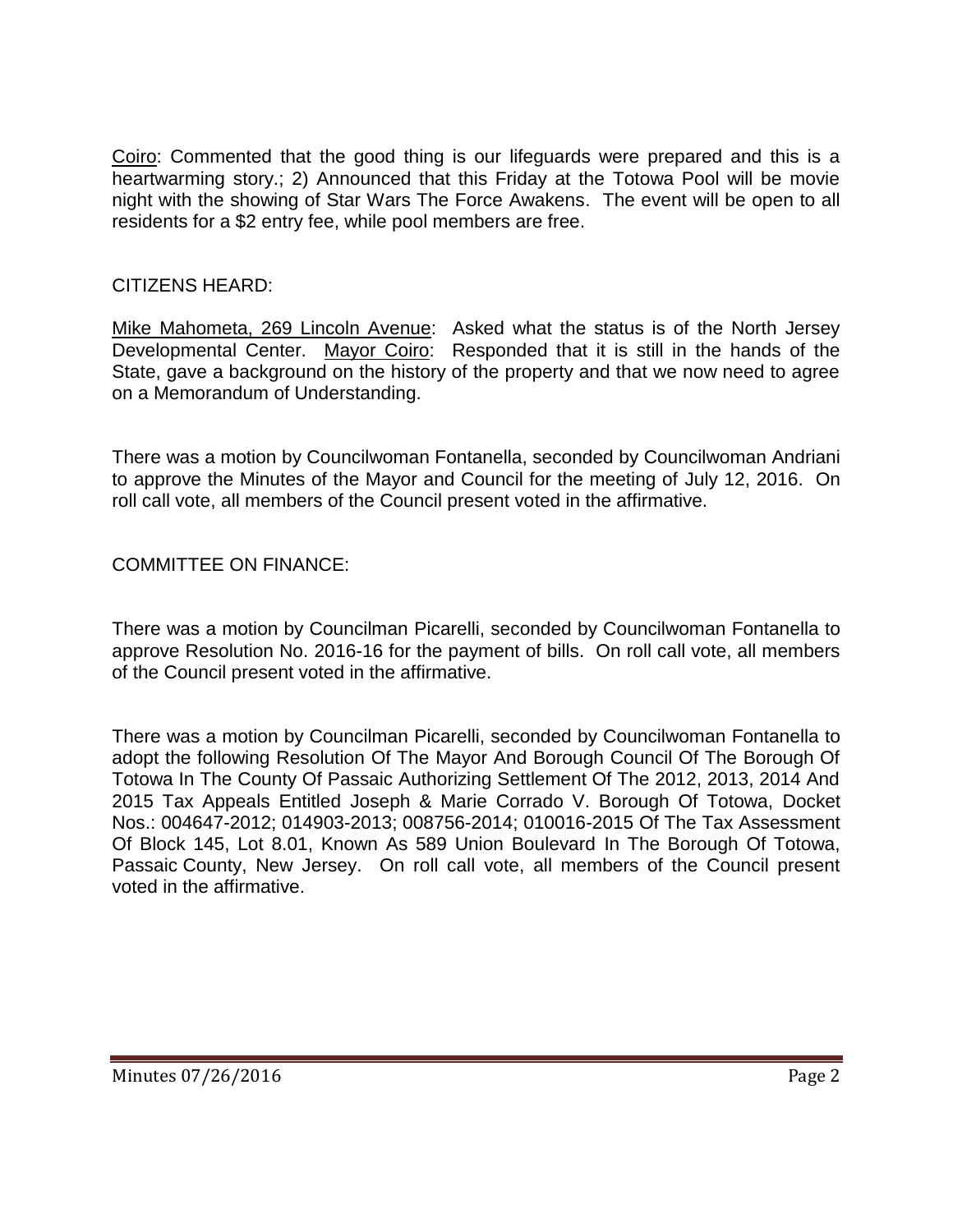# RESOLUTION NO. 105-2016

#### RESOLUTION OF THE MAYOR AND BOROUGH COUNCIL OF THE BOROUGH OF TOTOWA IN THE COUNTY OF PASSAIC AUTHORIZING SETTLEMENT OF THE 2012, 2013, 2014 AND 2015 TAX APPEALS ENTITLED JOSEPH & MARIE CORRADO V. BOROUGH OF TOTOWA, DOCKET NOS.: 004647-2012; 014903-2013; 008756-2014; 010016-2015 OF THE TAX ASSESSMENT OF BLOCK 145, LOT 8.01, KNOWN AS 589 UNION BOULEVARD IN THE BOROUGH OF TOTOWA, PASSAIC COUNTY, NEW JERSEY

WHEREAS, appeals of the real property tax assessments for tax years 2012, 2013, 2014 and 2015 on Block 145, Lot 8.01 have been filed by the Taxpayers, Joseph and Marie Corrado; and

WHEREAS, the proposed Stipulation of Settlement, a copy of which is incorporated herein as if set forth at length, has been reviewed and recommended by the Borough Tax Assessor and Borough Tax Expert; and

WHEREAS, the settlement of said matter as more fully set forth below is in the best interest of the Borough of Totowa.

NOW, THEREFORE, BE IT RESOLVED, by the Borough of Totowa, New Jersey, as follows:

1. Settlement of the 2012-2013 tax appeals is hereby authorized as follows:

589 Union Boulevard Block 145, Lot 8.01 Years: 2012, 2013

|          | <b>Original Assessment</b> | County Board Judgment | Settlement Amount |
|----------|----------------------------|-----------------------|-------------------|
| Land:    | \$498,000                  | N/A                   | \$498,000         |
| Imprvts: | \$502,000                  | N/A                   | \$502,000         |
| Total:   | \$1,000,000                | N/A                   | \$1,000,000       |

2. Settlement of the 2014-2015 tax appeals is hereby authorized as follows:

589 Union Boulevard Block 145, Lot 8.01 Years: 2014, 2015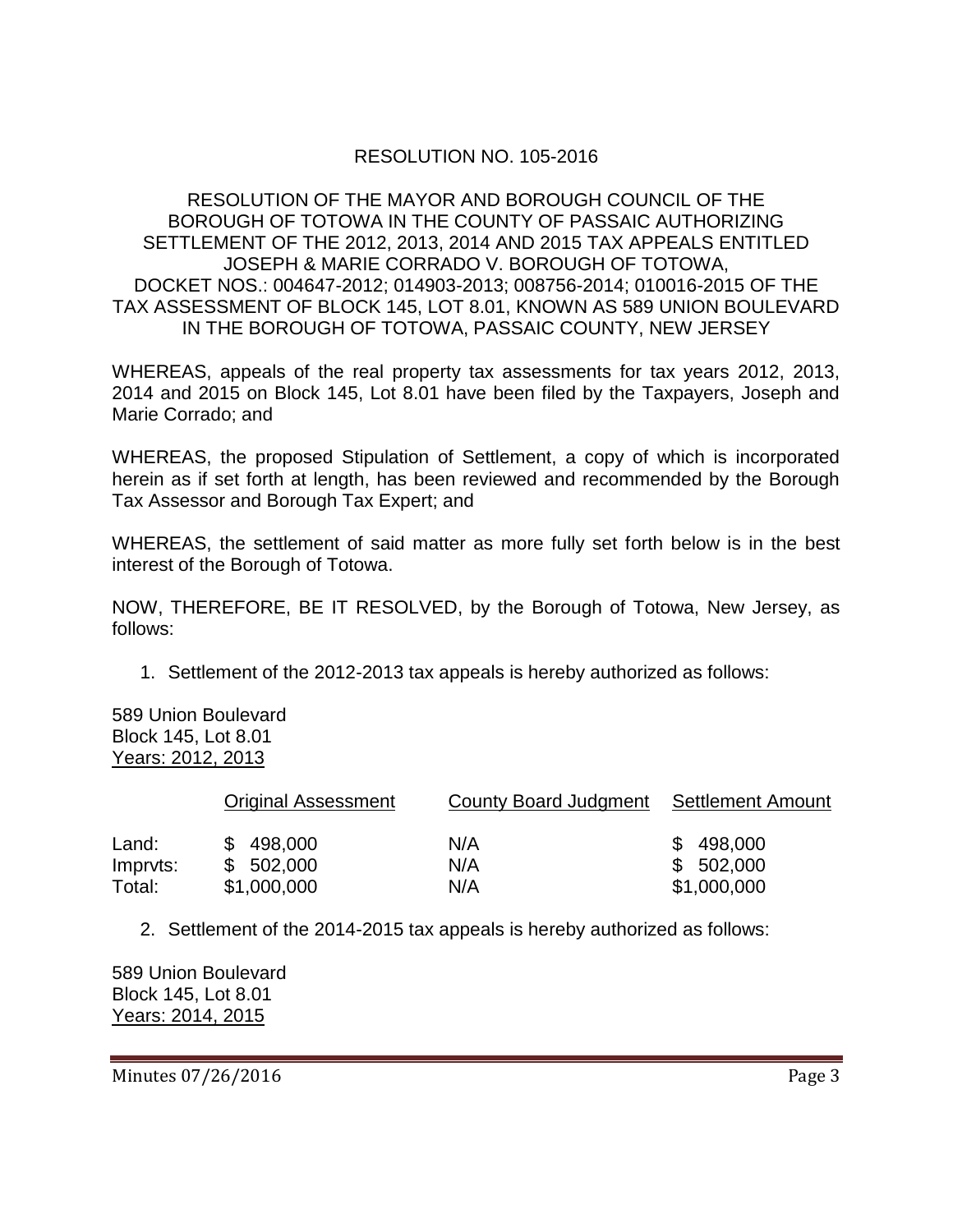|          | <b>Original Assessment</b> | County Board Judgment | <b>Settlement Amount</b> |
|----------|----------------------------|-----------------------|--------------------------|
| Land:    | \$498,000                  | N/A                   | \$498,000                |
| Impryts: | \$502,000                  | N/A                   | \$ 371,900               |
| Total:   | \$1,000,000                | N/A                   | \$ 869,900               |

3. All municipal officials are hereby authorized to take whatever action may be necessary to implement the terms of this Resolution and authorizes the Special Tax Counsel to enter into the Stipulation of Settlement as provided by Taxpayer.

There was a motion by Councilman Picarelli, seconded by Councilwoman Fontanella to adopt the following Resolution Of The Mayor And Borough Council Of The Borough Of Totowa In The County Of Passaic Authorizing Settlement Of The 2013, 2014, 2015 And 2016 Tax Appeal Entitled Ferdinell, Inc. V. Borough Of Totowa, Docket Nos.: 006968- 2013; 000515-2014; 000157-2015; 003926-2016 Of The Tax Assessment Of Block 95, Lot 3, Known As Rosengren Avenue And Block 96, Lot 11, Known As 15 Masklee Court In The Borough Of Totowa, Passaic County, New Jersey. On roll call vote, all members of the Council present voted in the affirmative.

# RESOLUTION NO. 106-2016

RESOLUTION OF THE MAYOR AND BOROUGH COUNCIL OF THE BOROUGH OF TOTOWA IN THE COUNTY OF PASSAIC AUTHORIZING SETTLEMENT OF THE 2013, 2014, 2015 AND 2016 TAX APPEAL ENTITLED FERDINELL, INC. V. BOROUGH OF TOTOWA, DOCKET NOS.: 006968-2013; 000515-2014; 000157-2015; 003926-2016 OF THE TAX ASSESSMENT OF BLOCK 95, LOT 3, KNOWN AS ROSENGREN AVENUE AND BLOCK 96, LOT 11, KNOWN AS 15 MASKLEE COURT IN THE BOROUGH OF TOTOWA, PASSAIC COUNTY, NEW JERSEY

WHEREAS, appeals of the real property tax assessments for tax years 2013, 2014, 2015 and 2016 on Block 95, Lot 3 and Block 96, Lot 11 have been filed by the Taxpayer, Ferdinell, Inc.; and

WHEREAS, the proposed Stipulation of Settlement, a copy of which is incorporated herein as if set forth at length, has been reviewed and recommended by the Borough Tax Assessor and Borough Tax Expert; and

WHEREAS, the settlement of said matter as more fully set forth below is in the best interest of the Borough of Totowa.

NOW, THEREFORE, BE IT RESOLVED, by the Borough of Totowa, New Jersey, as follows: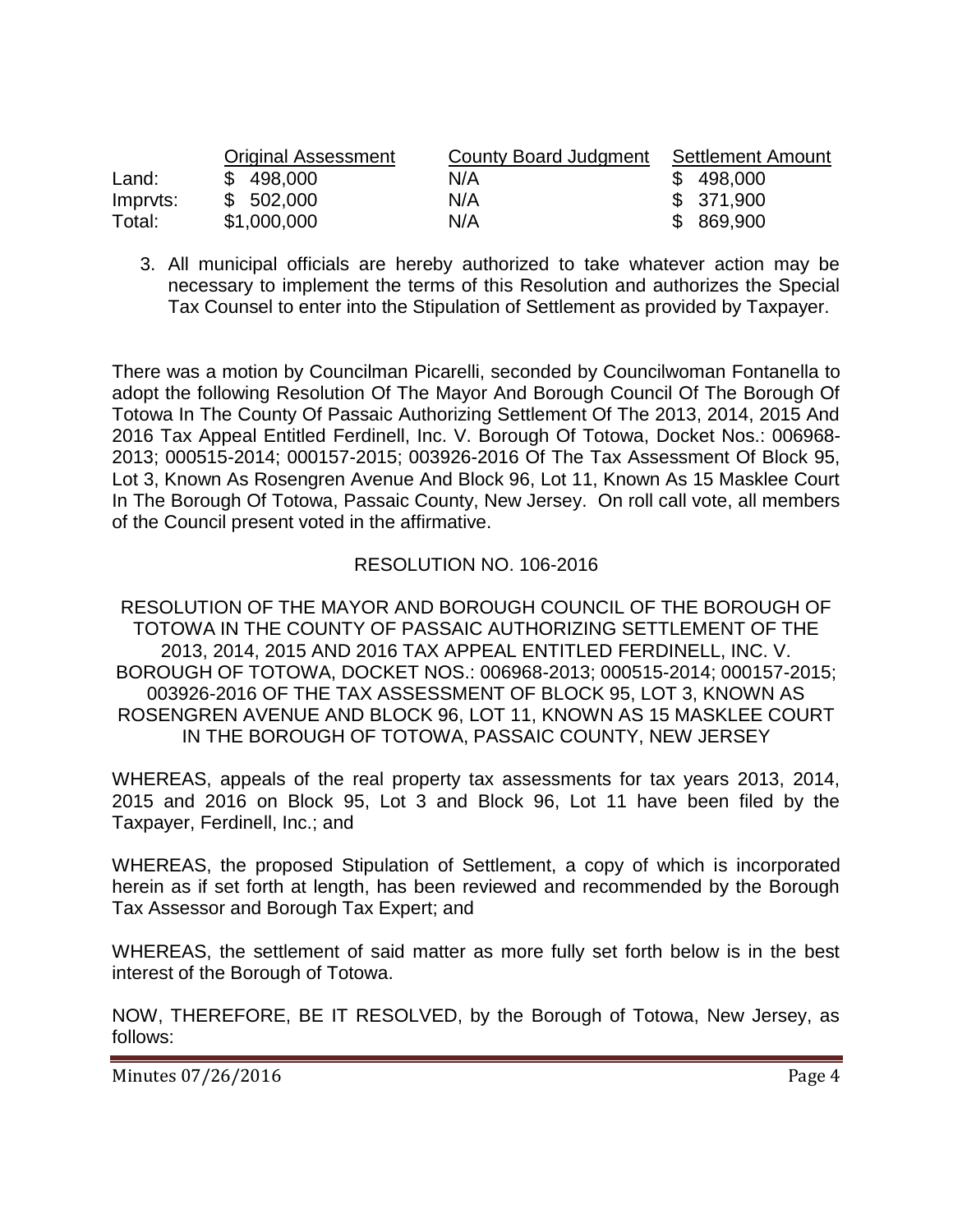1. Settlement of the 2013 tax appeal is hereby authorized as follows:

Rosengren Avenue Block 95, Lot 3 Year: 2013

|          | <b>Original Assessment</b> | County Board Judgment | Settlement Amount |
|----------|----------------------------|-----------------------|-------------------|
| Land:    | \$371.900                  | N/A                   | <b>WITHDRAWN</b>  |
| Imprvts: | \$982,300                  | N/A                   | <b>WITHDRAWN</b>  |
| Total:   | \$1,354,200                | N/A                   | <b>WITHDRAWN</b>  |

15 Masklee Court Block 96, Lot 11 Year: 2013

|          | <b>Original Assessment</b> | County Board Judgment | Settlement Amount |
|----------|----------------------------|-----------------------|-------------------|
| Land:    | \$185,500                  | N/A                   | <b>WITHDRAWN</b>  |
| Imprvts: | \$246,700                  | N/A                   | <b>WITHDRAWN</b>  |
| Total:   | \$432,200                  | N/A                   | <b>WITHDRAWN</b>  |

2. Settlement of the 2014 tax appeal is hereby authorized as follows:

Rosengren Avenue Block 95, Lot 3 Year: 2014

|                                                           | <b>Original Assessment</b>                    | <b>County Board Judgment</b> | <b>Settlement Amount</b>                      |
|-----------------------------------------------------------|-----------------------------------------------|------------------------------|-----------------------------------------------|
| Land:<br>Imprvts:<br>Total:                               | 371,900<br>\$<br>\$<br>982,300<br>\$1,354,200 | N/A<br>N/A<br>N/A            | 371,900<br>\$<br>\$<br>928,100<br>\$1,300,000 |
| 15 Masklee Court<br><b>Block 96, Lot 11</b><br>Year: 2014 |                                               |                              |                                               |
|                                                           | <b>Original Assessment</b>                    | <b>County Board Judgment</b> | <b>Settlement Amount</b>                      |
| Land:<br>Imprvts:                                         | \$<br>185,500<br>\$<br>246,700                | N/A<br>N/A                   | \$<br>185,500<br>\$<br>214,500                |

Minutes 07/26/2016 Page 5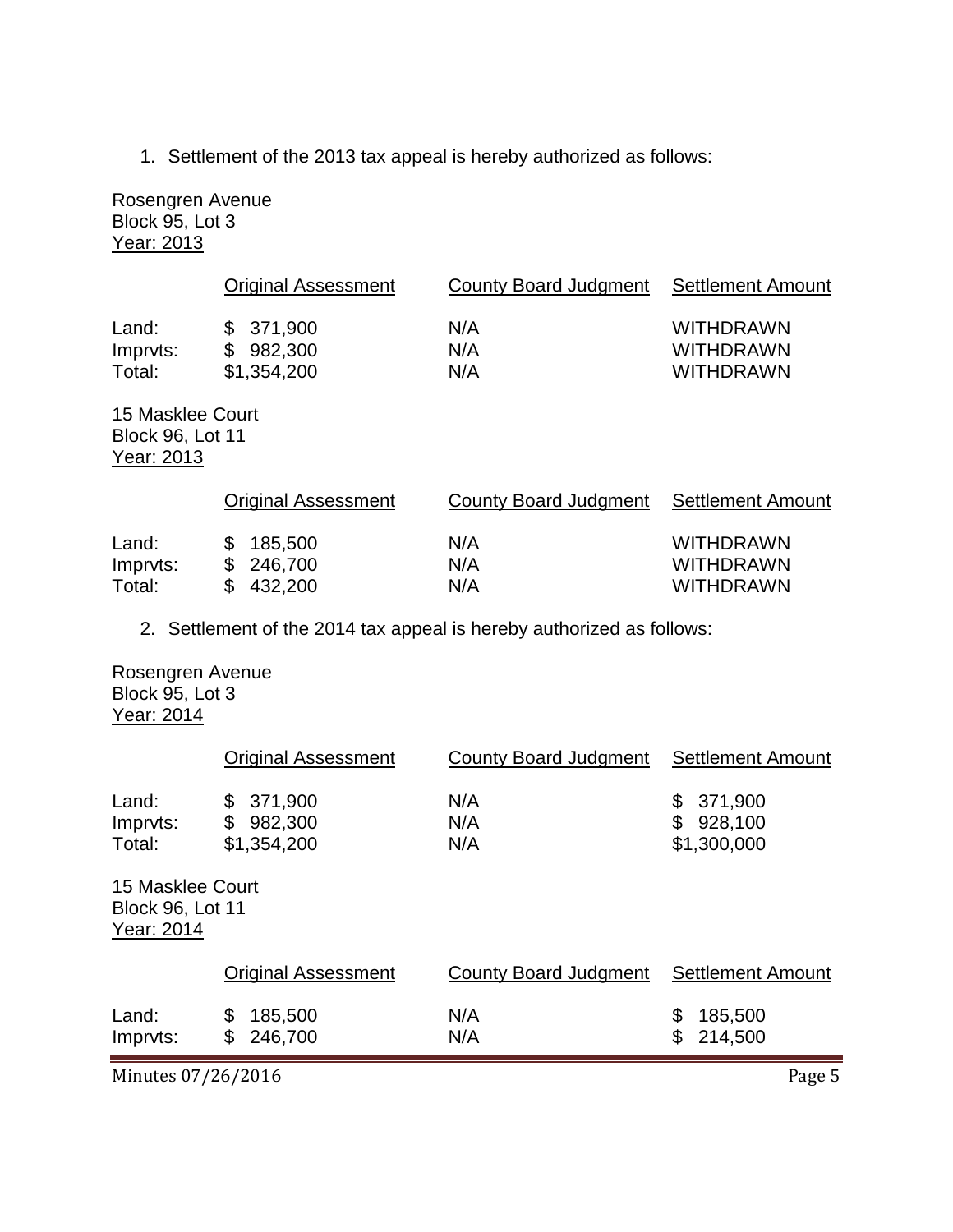| Total:<br>\$432,200<br>N/A | \$400,000 |
|----------------------------|-----------|
|----------------------------|-----------|

3. Settlement of the 2015 tax appeal is hereby authorized as follows:

Rosengren Avenue Block 95, Lot 3 Year: 2015

|          | <b>Original Assessment</b> | County Board Judgment | Settlement Amount |
|----------|----------------------------|-----------------------|-------------------|
| Land:    | \$371,900                  | N/A                   | \$371,900         |
| Imprvts: | \$982,300                  | N/A                   | \$ 878,100        |
| Total:   | \$1,354,200                | N/A                   | \$1,250,000       |

15 Masklee Court Block 96, Lot 11 Year: 2015

|                   | <b>Original Assessment</b> | County Board Judgment Settlement Amount |                        |
|-------------------|----------------------------|-----------------------------------------|------------------------|
| Land:<br>Imprvts: | \$185,500<br>\$ 246,700    | N/A<br>N/A                              | \$185,500<br>\$214,500 |
| Total:            | \$432,200                  | N/A                                     | \$400,000              |

4. Settlement of the 2016 tax appeal is hereby authorized as follows:

Rosengren Avenue Block 95, Lot 3 Year: 2016

|                                                           | <b>Original Assessment</b>                    | County Board Judgment | <b>Settlement Amount</b>                      |
|-----------------------------------------------------------|-----------------------------------------------|-----------------------|-----------------------------------------------|
| Land:<br>Imprvts:<br>Total:                               | 371,900<br>\$<br>982,300<br>\$<br>\$1,354,200 | N/A<br>N/A<br>N/A     | 371,900<br>\$<br>778,100<br>\$<br>\$1,150,000 |
| 15 Masklee Court<br><b>Block 96, Lot 11</b><br>Year: 2016 |                                               |                       |                                               |
|                                                           | <b>Original Assessment</b>                    | County Board Judgment | <b>Settlement Amount</b>                      |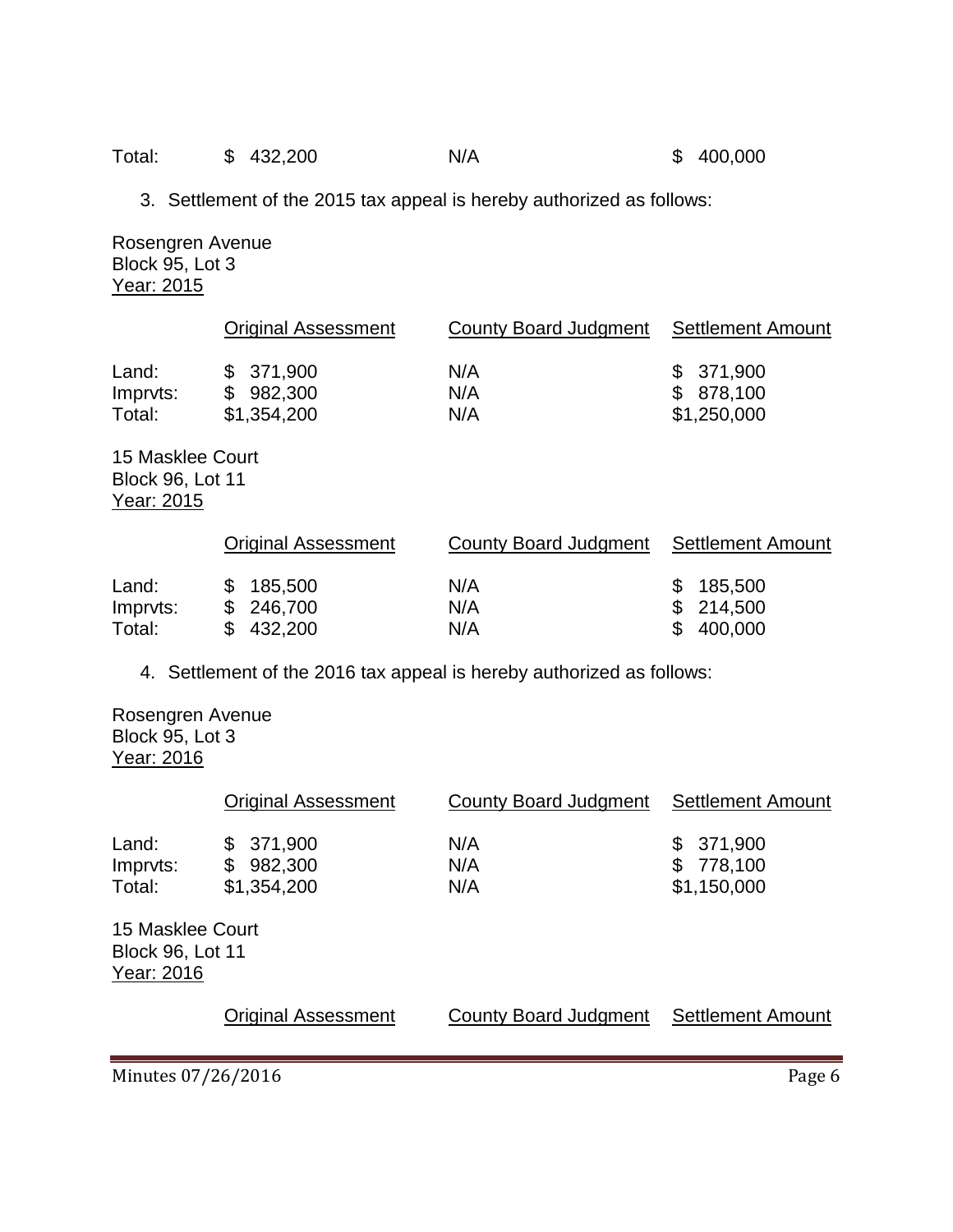| Land:    | \$185,500  | N/A | \$185,500  |
|----------|------------|-----|------------|
| Impryts: | \$ 246,700 | N/A | \$ 214,500 |
| Total:   | \$432,200  | N/A | \$400,000  |

5. All municipal officials are hereby authorized to take whatever action may be necessary to implement the terms of this Resolution and authorizes the Special Tax Counsel to enter into the Stipulation of Settlement as provided by Taxpayer.

There was a motion by Councilman Picarelli, seconded by Councilwoman Fontanella to adopt the following Resolution Of The Mayor And Borough Council Of The Borough Of Totowa In The County Of Passaic Authorizing Settlement Of The 2012, 2013, 2014 And 2015 Tax Appeals Entitled R-J Realty Co. L.P. V. Borough Of Totowa, Docket Nos.: 004649-2012; 000124-2013; 001075-2014; 000706-2015 Of The Tax Assessment Of Block 170.01, Lot 1, Known As 77 West End Road In The Borough Of Totowa, Passaic County, New Jersey. On roll call vote, all members of the Council present voted in the affirmative.

# RESOLUTION NO. 107-2016

RESOLUTION OF THE MAYOR AND BOROUGH COUNCIL OF THE BOROUGH OF TOTOWA IN THE COUNTY OF PASSAIC AUTHORIZING SETTLEMENT OF THE 2012, 2013, 2014 AND 2015 TAX APPEALS ENTITLED R-J REALTY CO. L.P. V. BOROUGH OF TOTOWA, DOCKET NOS.: 004649-2012; 000124-2013; 001075-2014; 000706-2015 OF THE TAX ASSESSMENT OF BLOCK 170.01, LOT 1, KNOWN AS 77 WEST END ROAD IN THE BOROUGH OF TOTOWA, PASSAIC COUNTY, NEW JERSEY

WHEREAS, appeals of the real property tax assessments for tax years 2012, 2013, 2014 and 2015 on Block 170.01, Lot 1 have been filed by the Taxpayer, R-J Realty Co. L.P.; and

WHEREAS, the proposed Stipulation of Settlement, a copy of which is incorporated herein as if set forth at length, has been reviewed and recommended by the Borough Tax Assessor and Borough Tax Expert; and

WHEREAS, the settlement of said matter as more fully set forth below is in the best interest of the Borough of Totowa.

NOW, THEREFORE, BE IT RESOLVED, by the Borough of Totowa, New Jersey, as follows: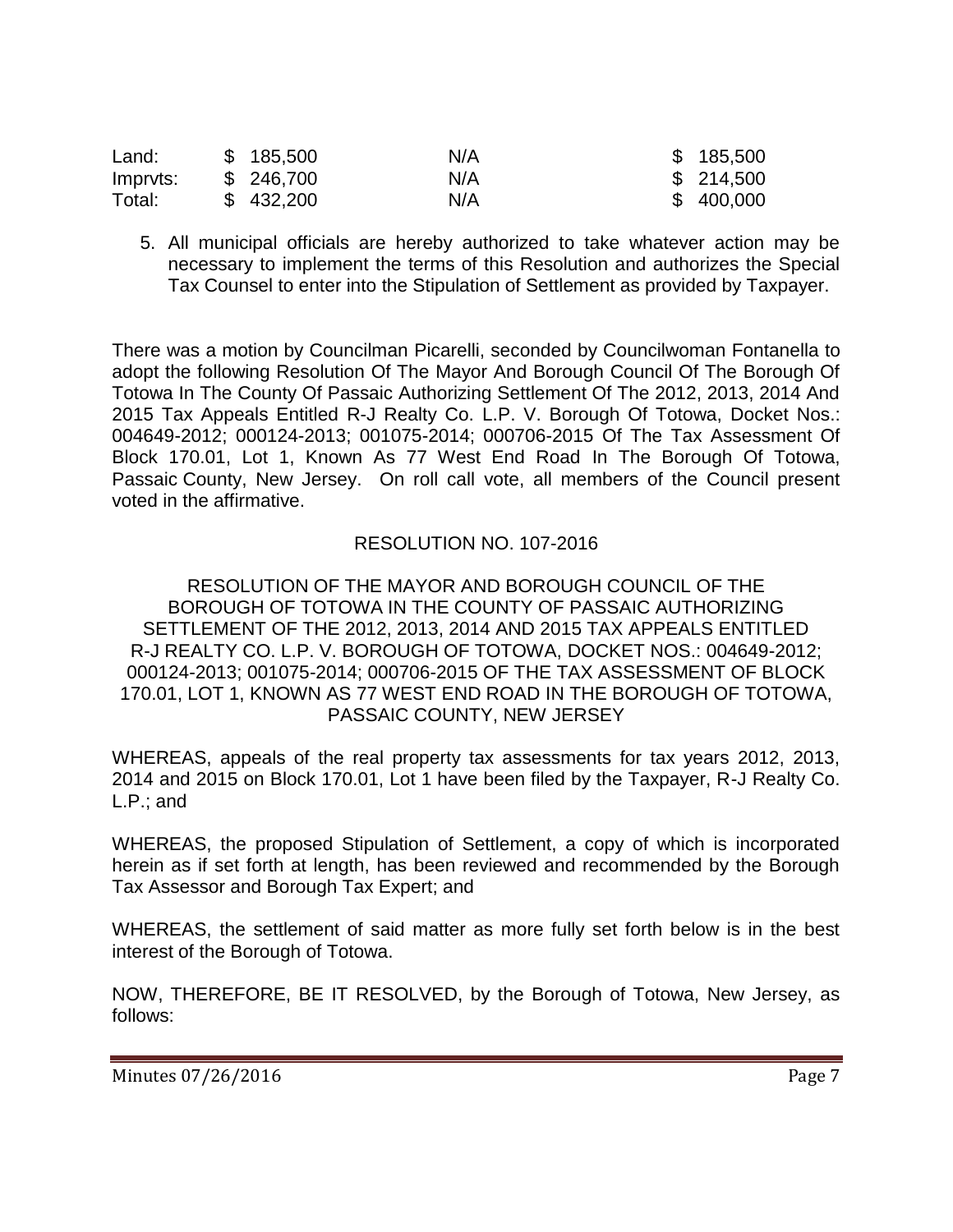1. Settlement of the 2012-2013 tax appeals is hereby authorized as follows:

77 West End Road Block 170.01, Lot 1 Years: 2012, 2013

|                    | <b>Original Assessment</b> | County Board Judgment | Settlement Amount          |
|--------------------|----------------------------|-----------------------|----------------------------|
| Land:              | \$828,000                  | N/A                   | \$828,000                  |
| Impryts:<br>Total: | \$1,404,000<br>\$2,232,000 | N/A<br>N/A            | \$1,404,000<br>\$2,232,000 |
|                    |                            |                       |                            |

2. Settlement of the 2014-2015 tax appeals is hereby authorized as follows:

77 West End Road Block 170.01, Lot 1 Years: 2014, 2015

|          | <b>Original Assessment</b> | County Board Judgment | Settlement Amount |
|----------|----------------------------|-----------------------|-------------------|
| Land:    | \$828,000                  | N/A                   | \$828,000         |
| Impryts: | \$1,404,000                | N/A                   | \$1,332,000       |
| Total:   | \$2,232,000                | N/A                   | \$2,160,000       |

3. All municipal officials are hereby authorized to take whatever action may be necessary to implement the terms of this Resolution and authorizes the Special Tax Counsel to enter into the Stipulation of Settlement as provided by Taxpayer.

There was a motion by Councilman Picarelli, seconded by Councilwoman Fontanella to adopt the following Resolution Of The Mayor And Borough Council Of The Borough Of Totowa In The County Of Passaic Authorizing Settlement Of The 2009, 2010, 2011, 2012, 2013, 2014, 2015 Tax Appeals Entitled Totowa Plaza Assoc. V. Borough Of Totowa, Docket Nos: 003363-2009; 006525-2010; 003173-2011; 004653-2012; 003794-2013; 001077-2014; 000708-2015 Of The Tax Assessment Of Block 173, Lot 38, Known As 783 North Riverview Drive In The Borough Of Totowa, Passaic County, New Jersey. On roll call vote, all members of the Council present voted in the affirmative.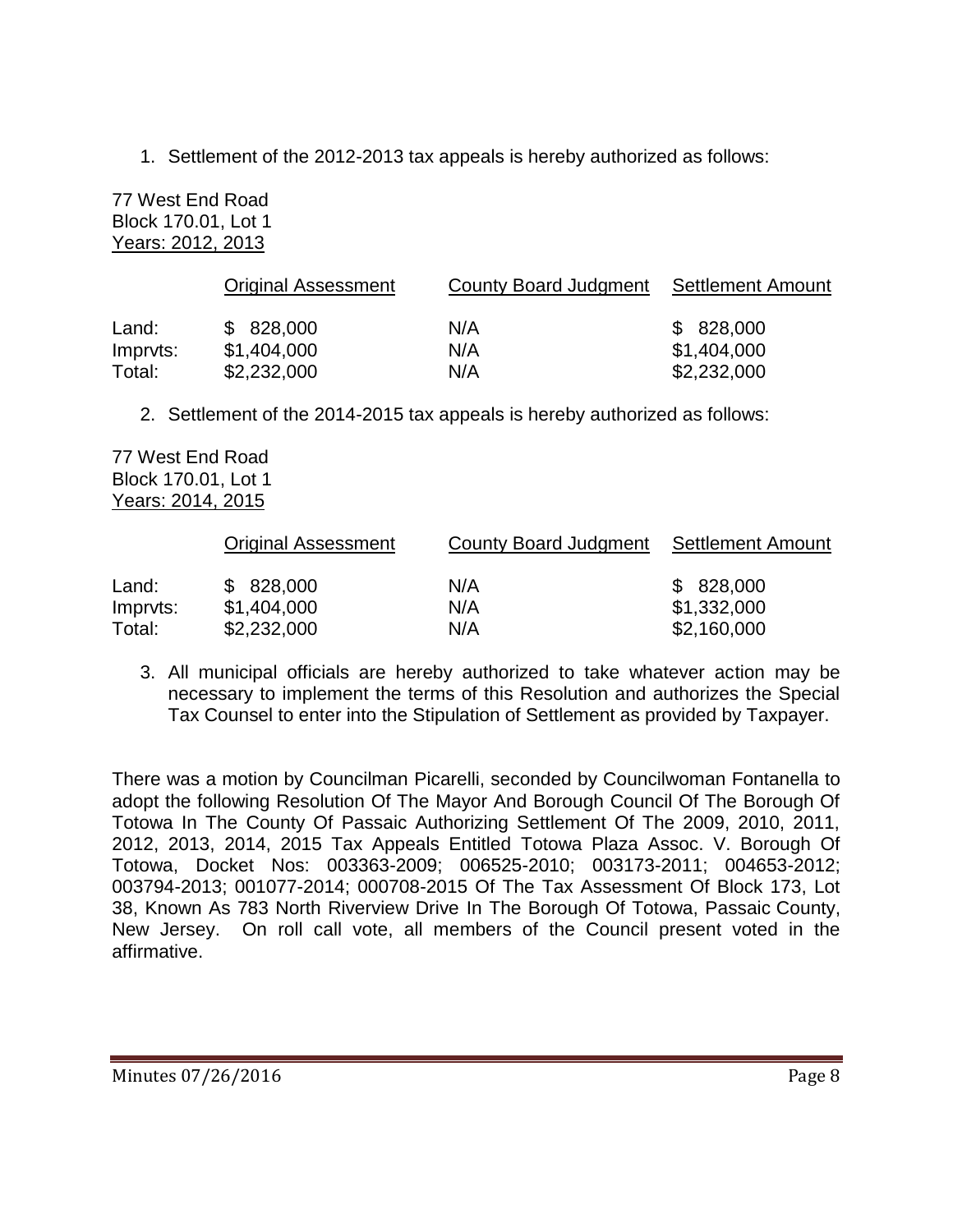# RESOLUTION NO. 108-2016

RESOLUTION OF THE MAYOR AND BOROUGH COUNCIL OF THE BOROUGH OF TOTOWA IN THE COUNTY OF PASSAIC AUTHORIZING SETTLEMENT OF THE 2009, 2010, 2011, 2012, 2013, 2014, 2015 TAX APPEALA ENTITLED TOTOWA PLAZA ASSOC. V. BOROUGH OF TOTOWA, DOCKET NOS: 003363-2009; 006525- 2010; 003173-2011; 004653-2012; 003794-2013; 001077-2014; 000708-2015 OF THE TAX ASSESSMENT OF BLOCK 173, LOT 38, KNOWN AS 783 NORTH RIVERVIEW DRIVE IN THE BOROUGH OF TOTOWA, PASSAIC COUNTY, NEW JERSEY

WHEREAS, appeals of the real property tax assessments for tax years 2009, 2010, 2011, 2012, 2013, 2014 and 2015 on Block 173, Lot 38 have been filed by the Taxpayer, Totowa Plaza Assoc.; and

WHEREAS, the proposed Stipulation of Settlement, a copy of which is incorporated herein as if set forth at length, has been reviewed and recommended by the Borough Tax Assessor and Borough Tax Expert; and

WHEREAS, the settlement of said matter as more fully set forth below is in the best interest of the Borough of Totowa.

NOW, THEREFORE, BE IT RESOLVED, by the Borough of Totowa, New Jersey, as follows:

1. Settlement of the 2009-2010 tax appeals is hereby authorized as follows:

783 North Riverview Drive Block 173, Lot 38 Years: 2009, 2010

|          | <b>Original Assessment</b> | County Board Judgment | <b>Settlement Amount</b> |
|----------|----------------------------|-----------------------|--------------------------|
| Land:    | \$3,210,000                | N/A                   | \$3,049,500              |
| Impryts: | \$594,300                  | N/A                   | \$555,000                |
| Total:   | \$3,804,300                | N/A                   | \$3,604,500              |

2. Settlement of the 2011 tax appeal is hereby authorized as follows:

783 North Riverview Drive Block 173, Lot 38 Year: 2011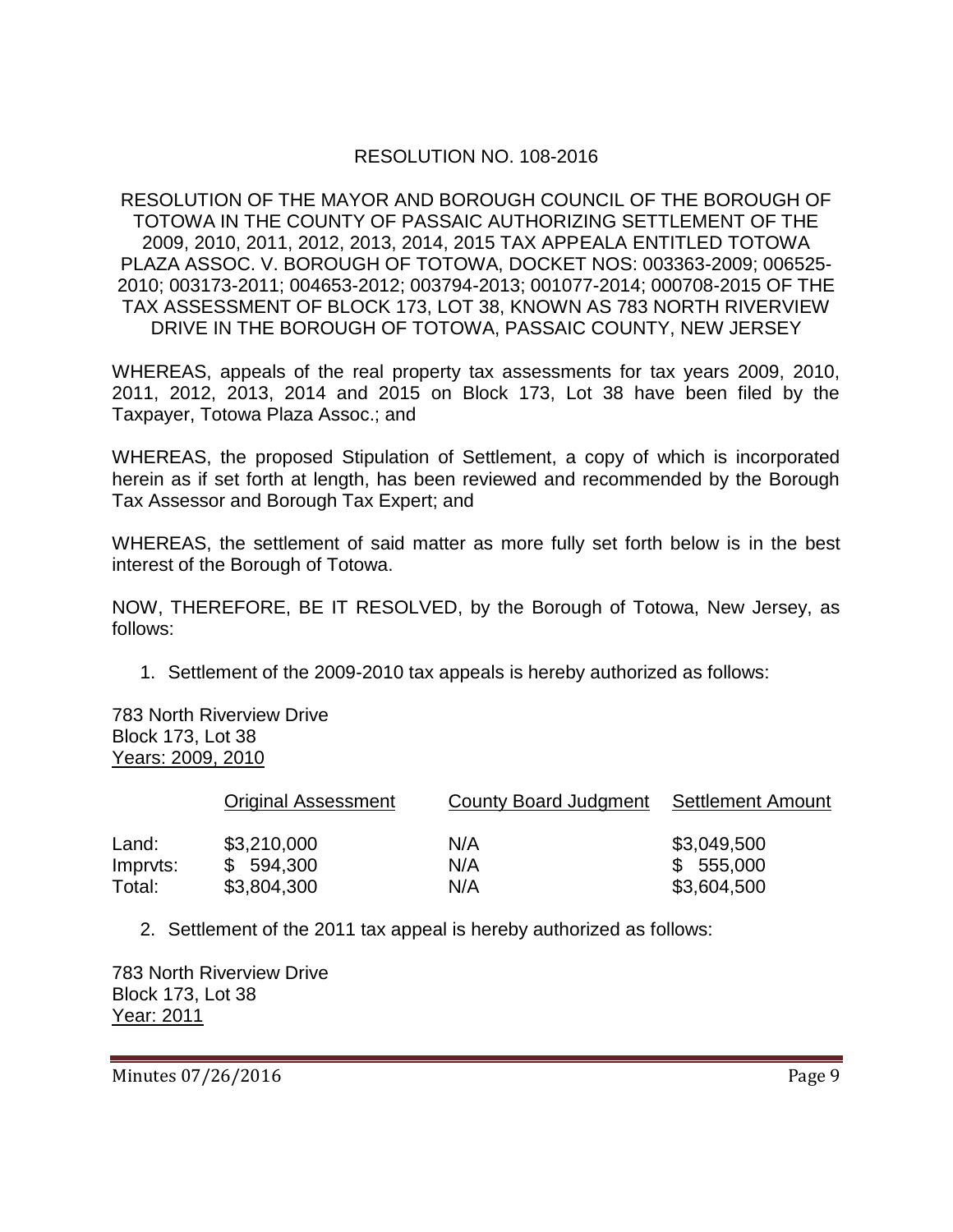|          | <b>Original Assessment</b> | County Board Judgment Settlement Amount |                  |
|----------|----------------------------|-----------------------------------------|------------------|
| Land:    | \$3,210,000                | N/A                                     | <b>WITHDRAWN</b> |
| Impryts: | \$394,500                  | N/A                                     | <b>WITHDRAWN</b> |
| Total:   | \$3,604,500                | N/A                                     | <b>WITHDRAWN</b> |

3. Settlement of the 2012-2014 tax appeals is hereby authorized as follows:

783 North Riverview Drive Block 173, Lot 38 Years: 2012, 2013, 2014

|          | <b>Original Assessment</b> | County Board Judgment | Settlement Amount |
|----------|----------------------------|-----------------------|-------------------|
| Land:    | \$3,210,000                | N/A                   | \$2,923,100       |
| Impryts: | \$394,500                  | N/A                   | \$394,500         |
| Total:   | \$3,604,500                | N/A                   | \$3,317,600       |

4. Settlement of the 2015 tax appeal is hereby authorized as follows:

783 North Riverview Drive Block 173, Lot 38 Year: 2015

|          | <b>Original Assessment</b> | County Board Judgment | Settlement Amount |
|----------|----------------------------|-----------------------|-------------------|
| Land:    | \$3,210,000                | N/A                   | \$2,768,600       |
| Impryts: | \$394,500                  | N/A                   | \$381,400         |
| Total:   | \$3,604,500                | N/A                   | \$3,150,000       |

5. All municipal officials are hereby authorized to take whatever action may be necessary to implement the terms of this Resolution and authorizes the Special Tax Counsel to enter into the Stipulation of Settlement as provided by Taxpayer.

There was a motion by Councilman Picarelli, seconded by Councilwoman Fontanella to adopt the following Resolution Establishing A Petty Cash Fund. On roll call vote, all members of the Council present voted in the affirmative.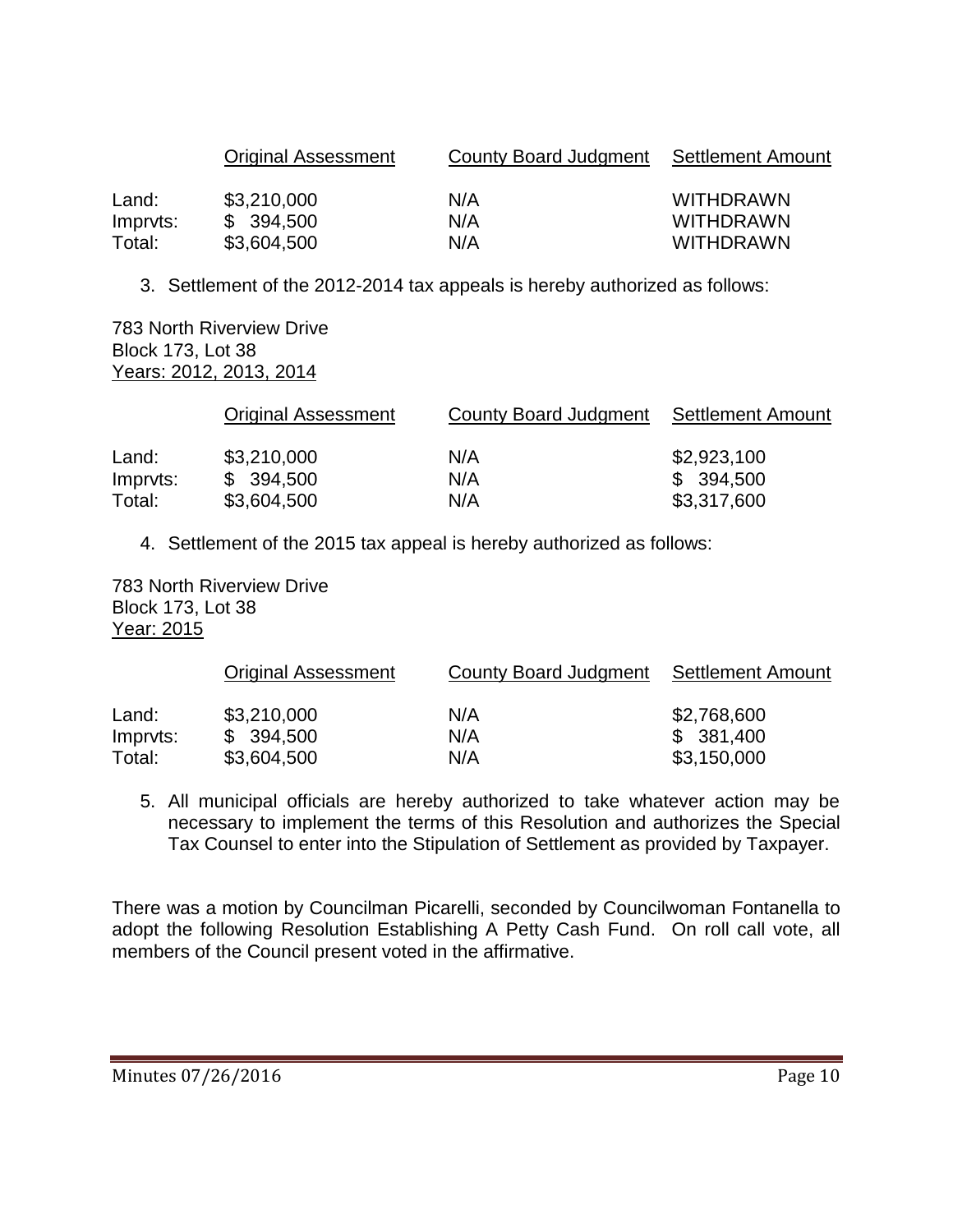# RESOLUTION NO. 109-2016

# RESOLUTION ESTABLISHING A PETTY CASH FUND

WHEREAS, N.J.S.A 40A:5-21 provides that a local unit may establish a Petty Cash Fund upon written application to and after approval by the Director of the Division of Local Government Services; and

WHEREAS, the Director of the Division of Local Government Services has established rules and regulations in accordance with the operation of a Petty Cash Fund and the Borough of Totowa would be in compliance with said rules and regulations; and

WHEREAS, the Borough Clerk's Office is in need of a Petty Cash Fund to provide for minor purchases or reimbursements – up to \$25.00 – as may be necessary to perform the daily activities of the office; and

WHEREAS, it is the desire of the Borough of Totowa to establish a Petty Cash Fund for the Borough Clerk's Office in the amount of \$200.00.

NOW, THEREFORE, BE IT RESOLVED, by the Mayor and Council of the Borough of Totowa, that the Chief Financial Officer is hereby instructed to prepare the appropriate application and submit such to the Director of the Division of Local Government **Services** 

BE IT FURTHER RESOLVED, that Joseph Wassel, RMC, Municipal Clerk is hereby appointed as custodian of the Petty Cash Fund and as the custodian shall maintain records in a manner conducive to proper accounting and auditing procedures.

BE IT FURTHER RESOLVED, that two copies of this resolution be filed with the application and one copy shall be submitted to the Auditors for the Borough of Totowa.

There was a motion by Councilman Picarelli, seconded by Councilwoman Fontanella to adopt the following Resolution Authorizing Extension Of Due Date For Payment Of 3<sup>rd</sup> Quarter 2016 Taxes. On roll call vote, all members of the Council present voted in the affirmative.

# RESOLUTION NO. 110-2016

## RESOLUTION AUTHORIZING EXTENSION OF DUE DATE FOR PAYMENT OF 3<sup>RD</sup> QUARTER 2016 TAXES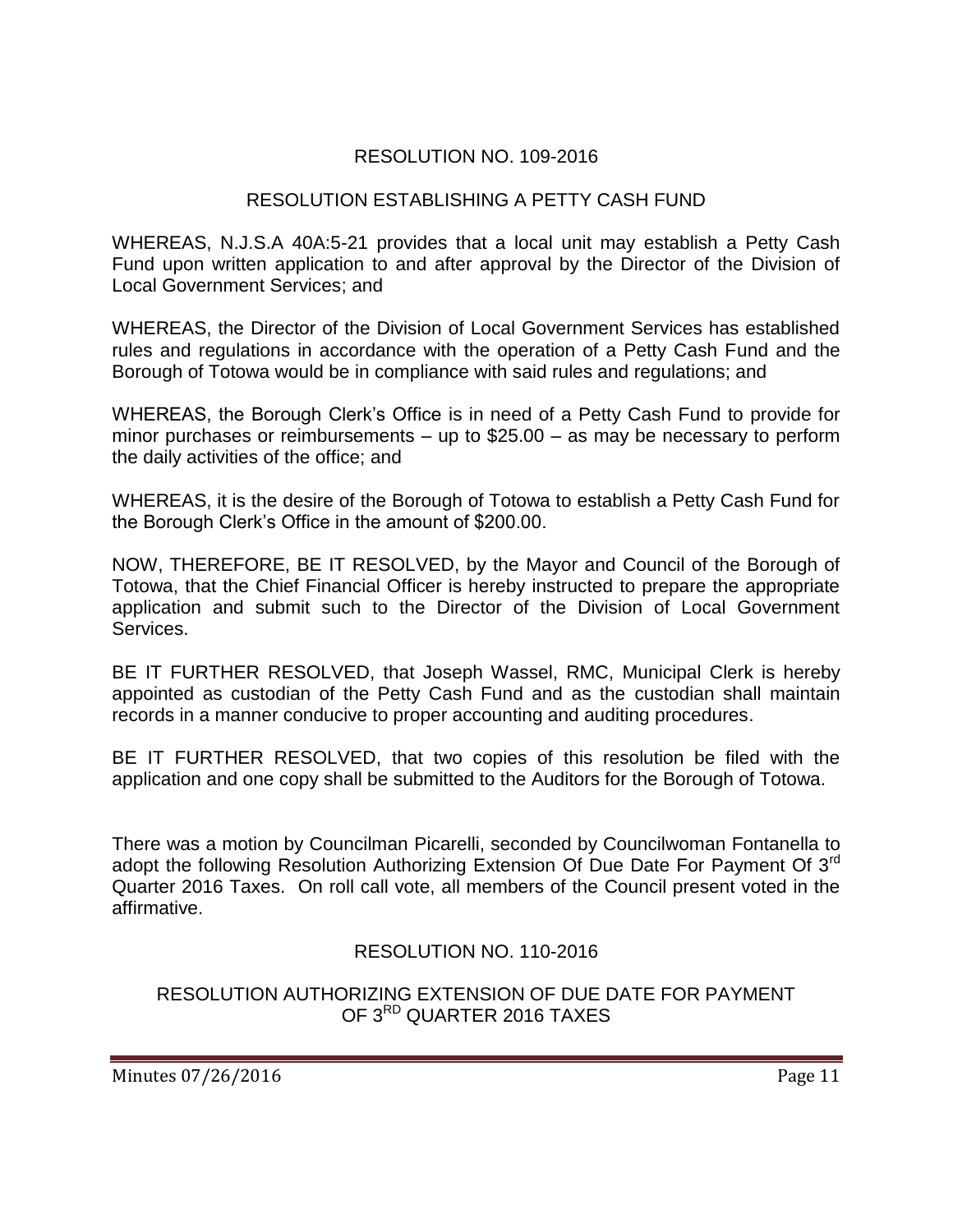WHEREAS, the third quarter tax payment is normally due on August 1, with a 10 day grace period; and

WHEREAS, the Borough of Totowa will not be able to print and mail out the 2016 final/preliminary 2017 tax bills on time because of a delay; and

WHEREAS, the Borough of Totowa by law must allow the taxpayers a period of 25 days from the date of the mailing of the tax bill to make payment.

NOW, THEREFORE, BE IT RESOLVED, that the Mayor and Council do hereby extend the due date for the  $3<sup>rd</sup>$  quarter taxes to August 29, 2016 which is inclusive of the 10 day grace period.

BE IT FURTHER RESOLVED, that tax payments received after the extended grace period of August 29, 2016 will be charged interest back to the original due date of August 1, 2016 as required by law.

There was a motion by Councilman Picarelli, seconded by Councilwoman Fontanella to adopt the following Resolution Authorizing Reimbursement For 2015 Lighting And Garbage Removal Costs To Falls Bridge Meadows Condominium Association Pursuant To The Municipal Services Act. On roll call vote, all members of the Council present voted in the affirmative.

# RESOLUTION NO. 111-2016

#### RESOLUTION AUTHORIZING REIMBURSEMENT FOR 2015 LIGHTING AND GARBAGE REMOVAL COSTS TO FALLS BRIDGE MEADOWS CONDOMINIUM ASSOCIATION PURSUANT TO THE MUNICIPAL SERVICES ACT

WHEREAS, in accordance with New Jersey's Municipal Services Act, the Borough of Totowa is required to either perform certain specified services for qualified private communities or to reimburse these communities in accordance with the statute; and

WHEREAS, Falls Bridge is a residential town house and condominium community located in the Borough of Totowa within which all of the roads located throughout the development are private; and

WHEREAS, Falls Bridge Meadows Condominium Association is a not-for-profit entity that operates and administers the general affairs of this qualified private community as defined by N.J.S.A. 40:67-23.2; and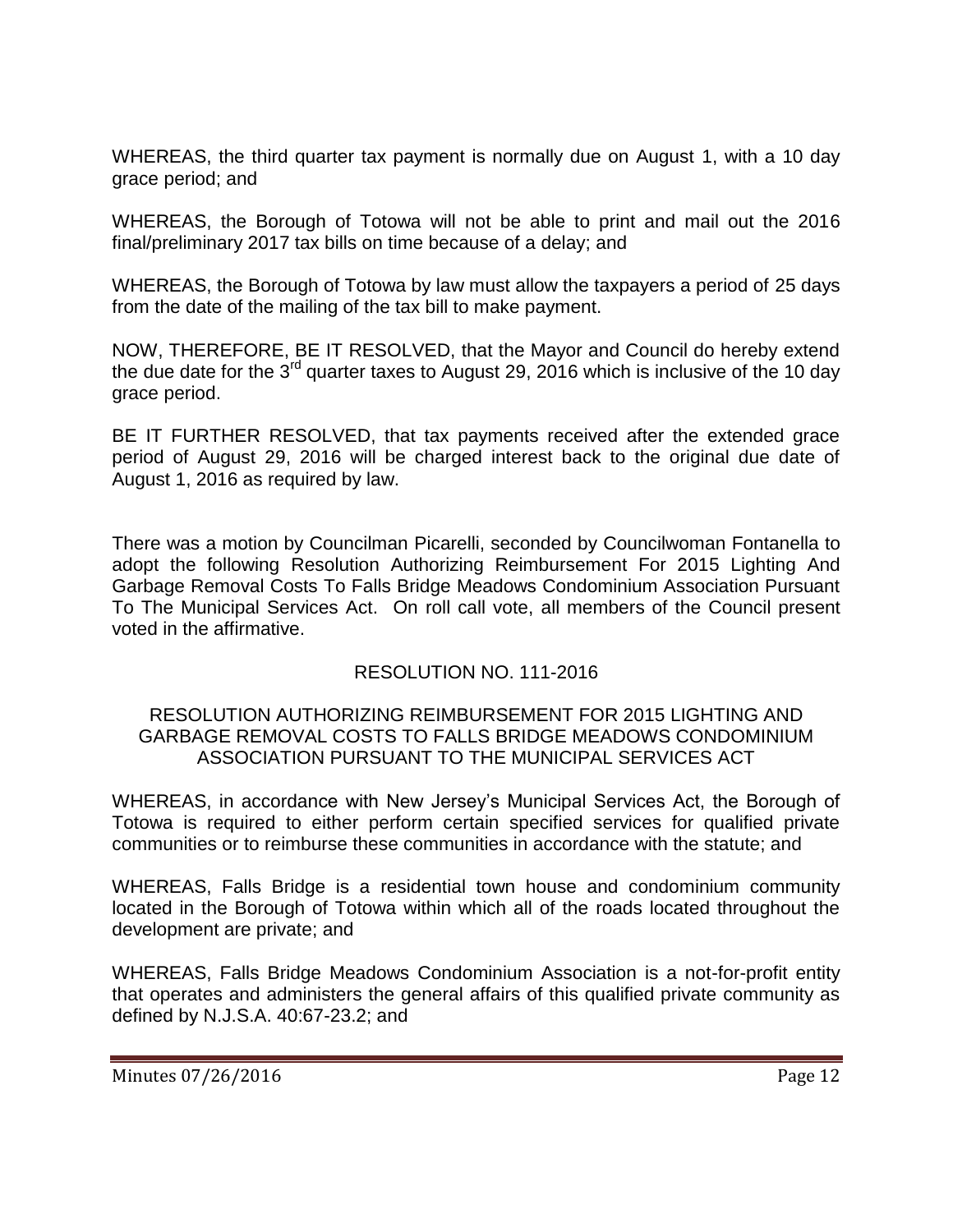WHEREAS, the Mayor and Council of the Borough of Totowa desire to authorize payment to the Falls Bridge Meadows Condominium Association for costs incurred in 2015 for street lighting and garbage removal services in accordance with the provisions of the Municipal Services Act.

NOW, THEREFORE, BE IT RESOLVED, that the Mayor and Council of the Borough of Totowa do hereby authorize payment to the Falls Bridge Meadows Condominium Association for reimbursement of costs incurred in 2015 for street lighting and garbage removal services pursuant to the terms of the New Jersey Municipal Services Act.

There was a motion by Councilman Picarelli, seconded by Councilwoman Fontanella to acknowledge receipt of the Report of Audit for the year ended December 31, 2015 and that the recommendations will be reviewed by the Governing Body. On roll call vote, all members of the Council present voted in the affirmative.

COMMITTEE ON PUBLIC SAFETY:

There was a motion by Councilwoman Fontanella, seconded by Councilman Bucher to approve payment of the annual garage rent for 2016 to Volunteer Fire Company No. 1 and to Riverview Park Fire Company, Inc. On roll call vote, all members of the Council present voted in the affirmative.

COMMITTEE ON PUBLIC WORKS:

There was a motion by Councilwoman Andriani, seconded by Councilwoman Fontanella to approve Change Order No. 1 for a net decrease of \$3,018.51 and Payment Estimate No. 2 in the amount of \$90,435.37 to Smith-Sondy Asphalt Construction Co., Inc. for the Gordon Avenue Improvements. On roll call vote, all members of the Council present voted in the affirmative.

There was a motion by Councilwoman Andriani, seconded by Councilwoman Fontanella to accept the following bids for the 2015 Road Program. On roll call vote, all members of the Council present voted in the affirmative.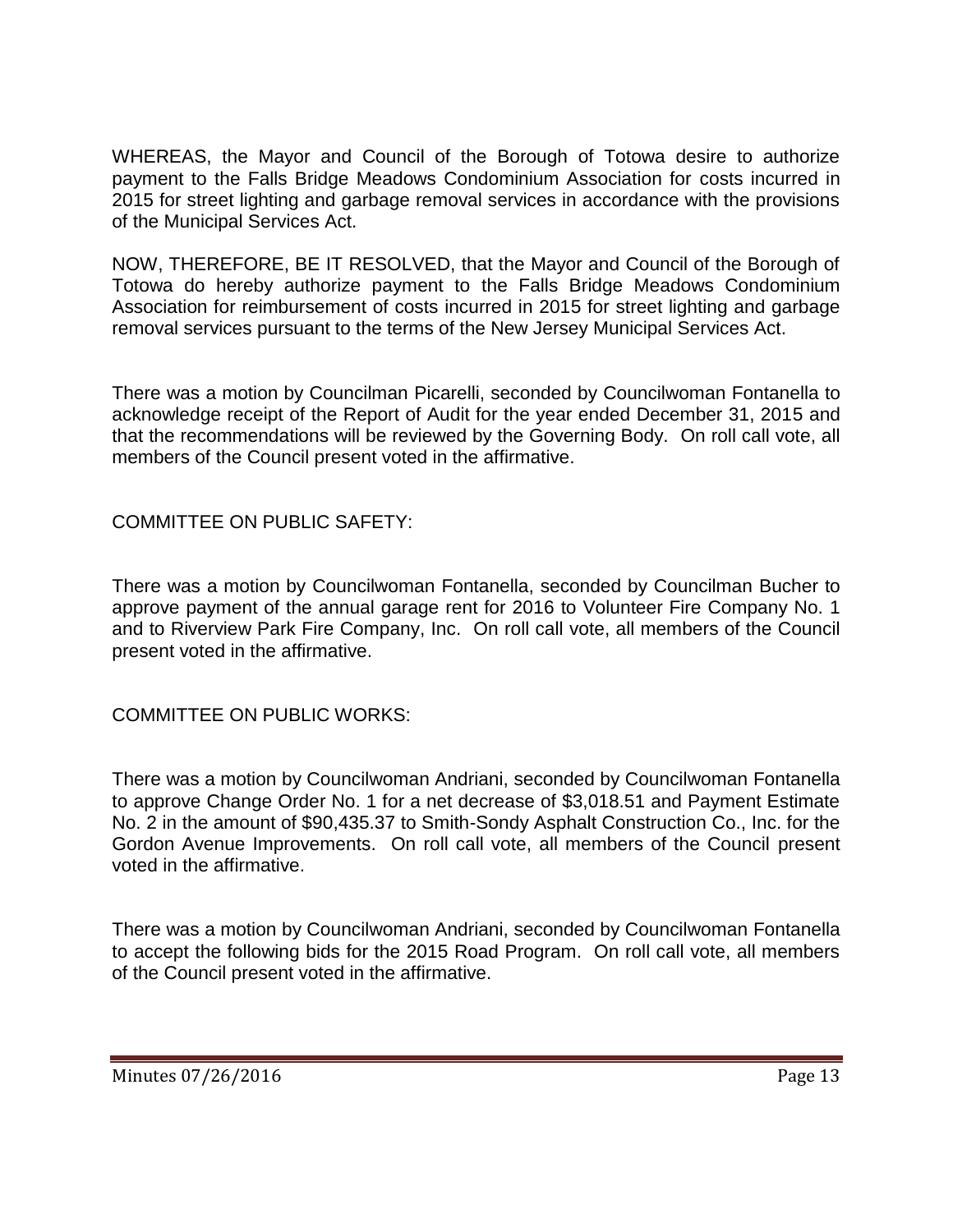| Company                               | <b>Amount Bid</b> |
|---------------------------------------|-------------------|
| Marini Bros. Construction Co., Inc.   | \$128,942.00      |
| D&L Paving Contractors, Inc.          | \$132,279.00      |
| <b>DLS Contracting</b>                | \$142,288.00      |
| Rockborn Trucking & Excavation, Inc.  | \$144,255.80      |
| <b>Smith-Sondy Paving Contractors</b> | \$173,673.10      |

Upon the recommendation of the Engineer, there was a motion by Councilwoman Andriani, seconded by Councilwoman Fontanella to adopt the following resolution to award the contract to the lowest responsible bidder. On roll call vote, all members of the Council present voted in the affirmative.

# RESOLUTION NO. 112-2016

## RESOLUTION AWARDING CONTRACT FOR THE BOROUGH OF TOTOWA 2015 ROAD PROGRAM

WHEREAS, the 2015 Road Program calls for improvements to sections of Taft Road, Lind Road and Melissa Drive; and

WHEREAS, the Mayor and Council of the Borough of Totowa did advertise for receipt of sealed bids for its 2015 Road Program in accordance with its specifications entitled "Specifications, Proposal and Contract Documents for 2015 Road Program, Borough of Totowa, Passaic County, New Jersey, Contract No. 2016-2"; and

WHEREAS, the Borough of Totowa did receive bids at its Municipal Building on July 20, 2016; and

WHEREAS, the Mayor and Council of the Borough of Totowa on July 26, 2016 did examine all bids for materials and services called for; and

WHEREAS, the Mayor and Council of the Borough of Totowa have determined that the lowest responsible bid was submitted by Marini Brothers Construction Co., Inc., 9 Lafayette Street, Hackensack, New Jersey 07601 with a base bid in the amount of \$128,942.00, a copy of which is on file in the office of the Borough of Totowa Municipal Clerk; and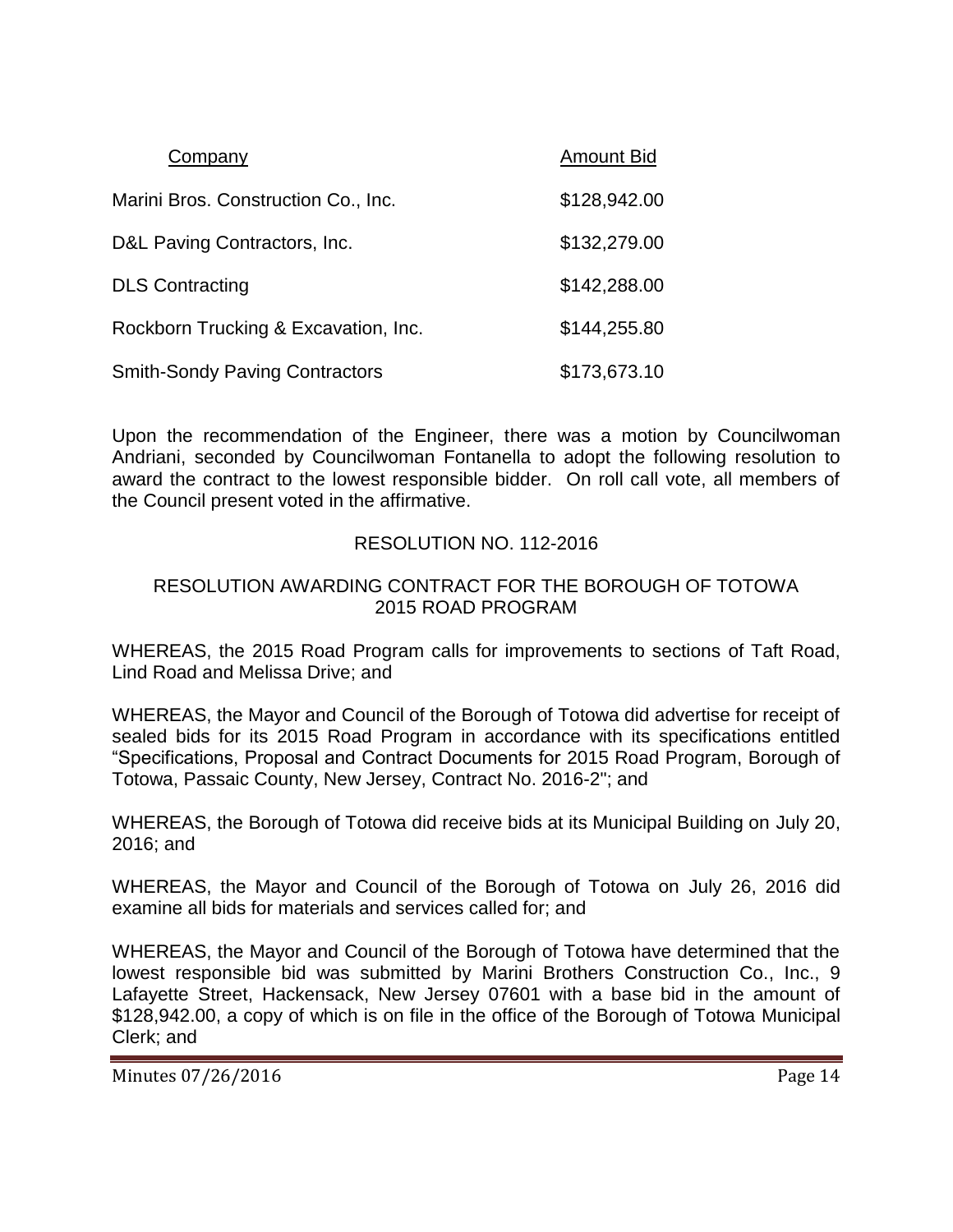WHEREAS, the Mayor and Council of the Borough of Totowa have determined that the bid submitted by Marini Brothers Construction Co., Inc. be accepted as the lowest responsible bid.

NOW, THEREFORE, BE IT RESOLVED, that the Mayor and Council of the Borough of Totowa do hereby accept the bid by Marini Brothers Construction Co., Inc. for the 2015 Road Program as the lowest responsible bid for the total sum of \$128,942.00.

BE IT FURTHER RESOLVED, that the Municipal Council of the Borough of Totowa does hereby authorize the Mayor and Municipal Clerk to execute any and all necessary instruments relating thereto.

There was a motion by Councilwoman Andriani, seconded by Councilwoman Fontanella to accept the following bids for the Water Main Repair project. On roll call vote, all members of the Council present voted in the affirmative.

#### Company **Amount Bid**

Dewcon, Inc. 697,753.00

Upon the recommendation of the Engineer, there was a motion by Councilwoman Andriani, seconded by Councilwoman Fontanella to adopt the following resolution to award the contract to the lowest responsible bidder. On roll call vote, all members of the Council present voted in the affirmative.

# RESOLUTION NO. 113-2016

## RESOLUTION AWARDING CONTRACT FOR BOROUGH OF TOTOWA WATER MAIN REPAIR PROJECT

WHEREAS, the Borough of Totowa Department of Public Works Superintendent has advised the Mayor and Council of the Borough of Totowa that the water main crossing underneath the railroad adjacent to Riverview Drive is leaking and in need of repair; and

WHEREAS, the proposed repair includes the relining of approximately 225 linear feet of existing leaking water main and associated work; and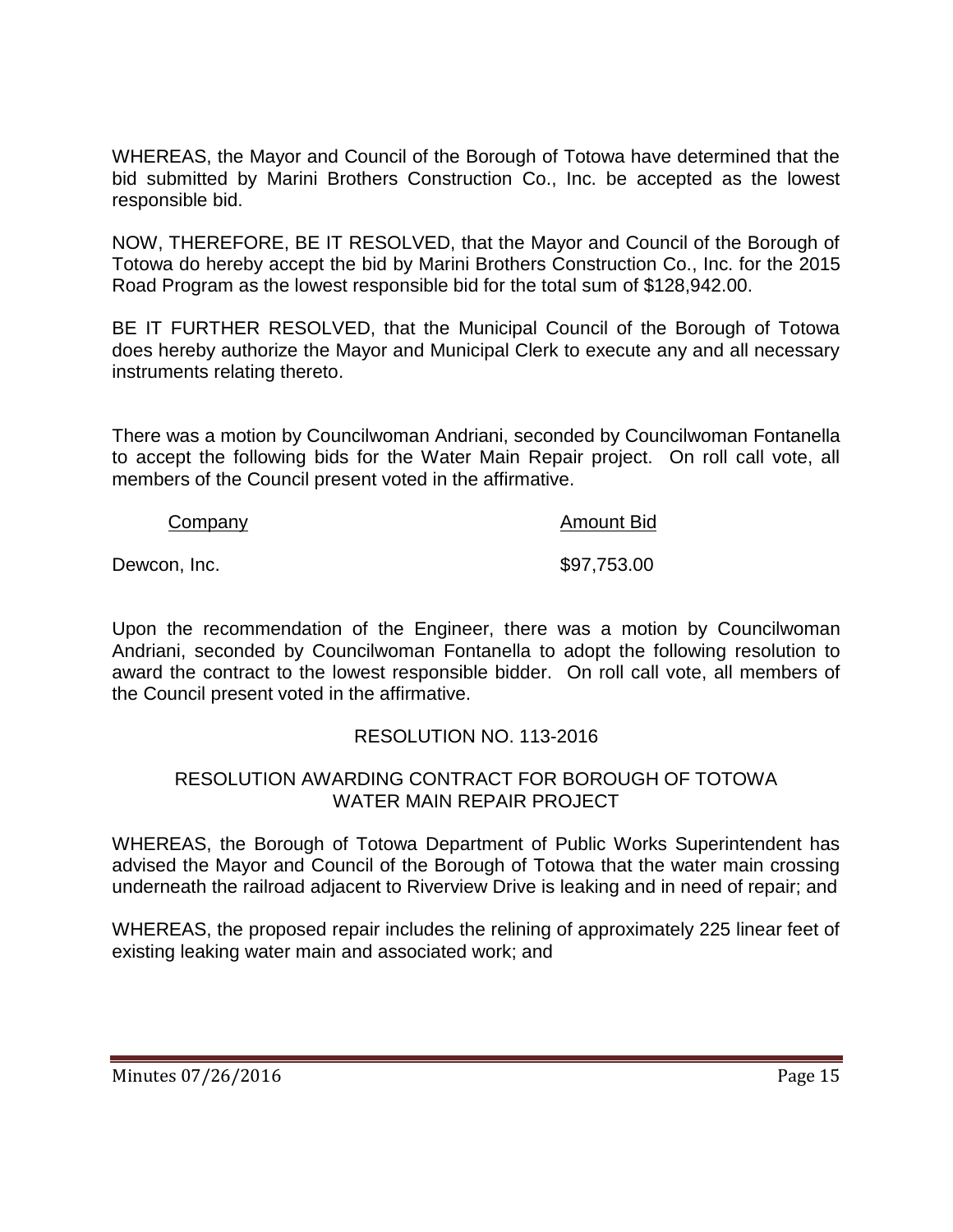WHEREAS, by Resolution No. 36-2016 dated February 23, 2016, the Mayor and Council of the Borough of Totowa authorized Richard A. Alaimo Engineering Associates to provide the design, bid assistance and construction supervision services for the water main repair; and

WHEREAS, the Mayor and Council of the Borough of Totowa did advertise for receipt of sealed bids for its 2015 Road Program in accordance with its specifications entitled "Specifications, Proposal and Contract Documents for Borough of Totowa Water Main Repair, Passaic County, New Jersey, Contract No. 2016-3"; and

WHEREAS, the Borough of Totowa did receive bids at its Municipal Building on July 20, 2016; and

WHEREAS, the sole bid was submitted by Dewcon, Inc., P.O. Box 439, Basking Ridge, New Jersey 07920, in the amount of \$97,753.00, a copy of which is on file in the office of the Borough of Totowa Municipal Clerk; and

WHEREAS, the Mayor and Council of the Borough of Totowa on July 26, 2016 did examine the bid submitted for materials and services called for; and

WHEREAS, the Mayor and Council of the Borough of Totowa have determined that the bid submitted by Dewcon, Inc. be accepted as the lowest responsible bid.

NOW, THEREFORE, BE IT RESOLVED, that the Mayor and Council of the Borough of Totowa do hereby accept the bid by Dewcon, Inc. for the Water Main Repair Project as the lowest responsible bid for the total sum of \$97,753.00.

BE IT FURTHER RESOLVED, that the Municipal Council of the Borough of Totowa does hereby authorize the Mayor and Municipal Clerk to execute any and all necessary instruments relating thereto.

COMMITTEE ON ENGINEERING & PUBLIC PROPERTY:

Upon the recommendation of the Committee, there was a motion by Councilwoman Fontanella, seconded by Councilwoman Andriani to authorize the hiring of Pazait Shehu as a Custodian for the Municipal Complex. On roll call vote, all members of the Council present voted in the affirmative.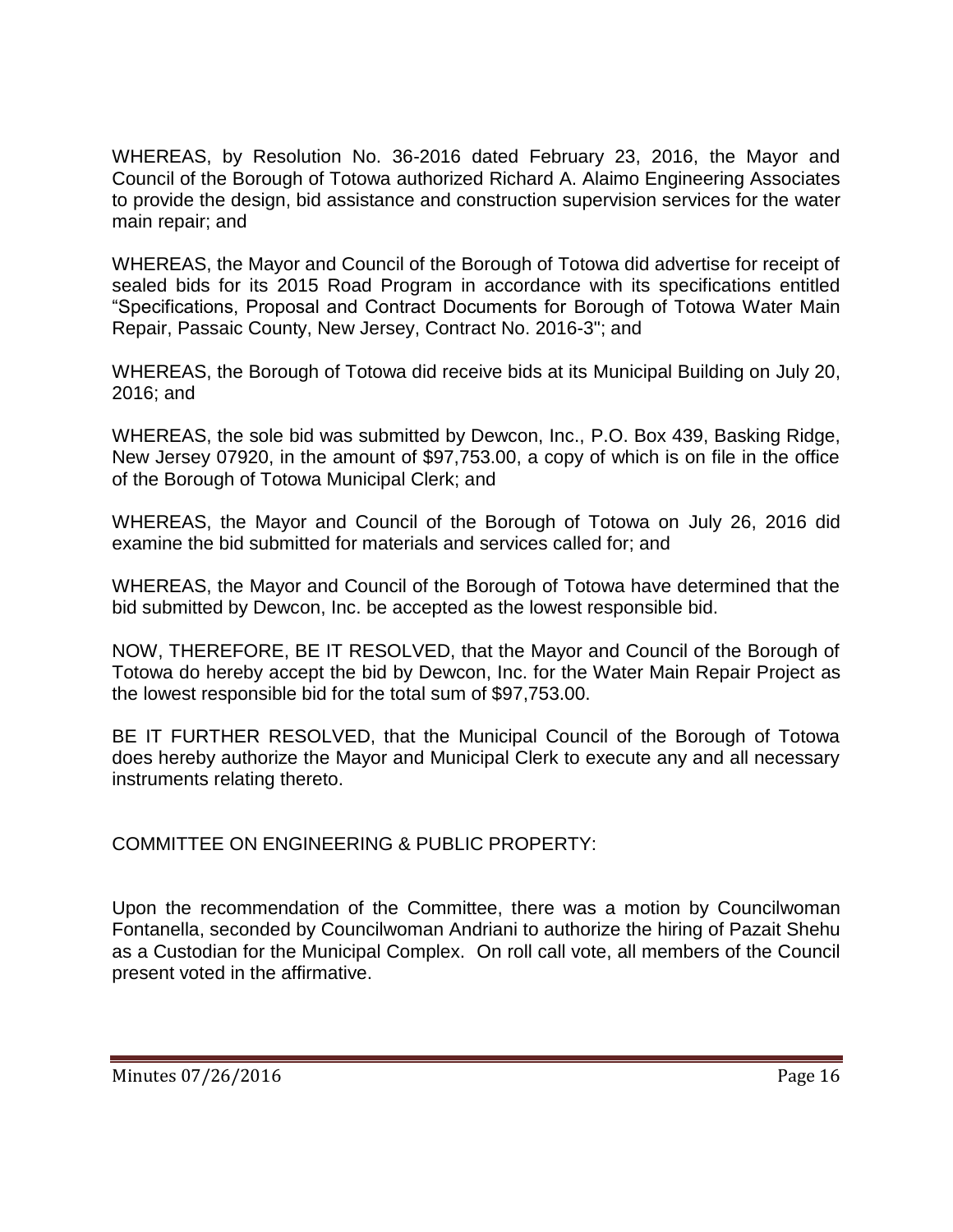There was a motion by Councilwoman Fontanella, seconded by Councilwoman Andriani to approve Payment Estimate No. 1 in the amount of \$37,975.00 to Aqua Infrastructure Rehabilitation Company, LLC for the Sanitary Sewer Main Rehabilitation – Phase IV. On roll call vote, all members of the Council present voted in the affirmative.

There was a motion by Councilwoman Fontanella, seconded by Councilwoman Andriani to accept the following bids for Leasing Portion of Property Identified as Lot 2, Block 170.02, Parcel "C". On roll call vote, all members of the Council present voted in the affirmative.

Company **Amount Bid Amount Bid** 

Southport, LLC \$12,500.00/month \$150,000.00/year

There was a motion by Councilwoman Fontanella, seconded by Councilwoman Andriani to adopt the following Resolution Authorizing The Borough Of Totowa To Enter Into A Lease Agreement For A Portion Of Property Identified As Lot 2, Block 170.02, Parcel "C". On roll call vote, all members of the Council present voted in the affirmative.

# RESOLUTION NO. 114-2016

#### RESOLUTION AUTHORIZING THE BOROUGH OF TOTOWA TO ENTER INTO A LEASE AGREEMENT FOR A PORTION OF PROPERTY IDENTIFIED AS LOT 2, BLOCK 170.02, PARCEL "C"

WHEREAS, the Borough of Totowa is the owner of real property located on Maltese Drive and identified as Lot 2, Block 170.02 on the official tax map of the Borough of Totowa; and

WHEREAS, the Mayor and Council of the Borough have determined that this property is not needed for public use; and

WHEREAS, by Resolution No. 38-2016 dated February 23, 2016, the Mayor and Council of the Borough of Totowa authorized the public leasing of a portion of the property located on Maltese Drive identified as Lot 2, Block 170.02 on the official tax map of the Borough of Totowa hereinafter referred to as Parcel "C"; and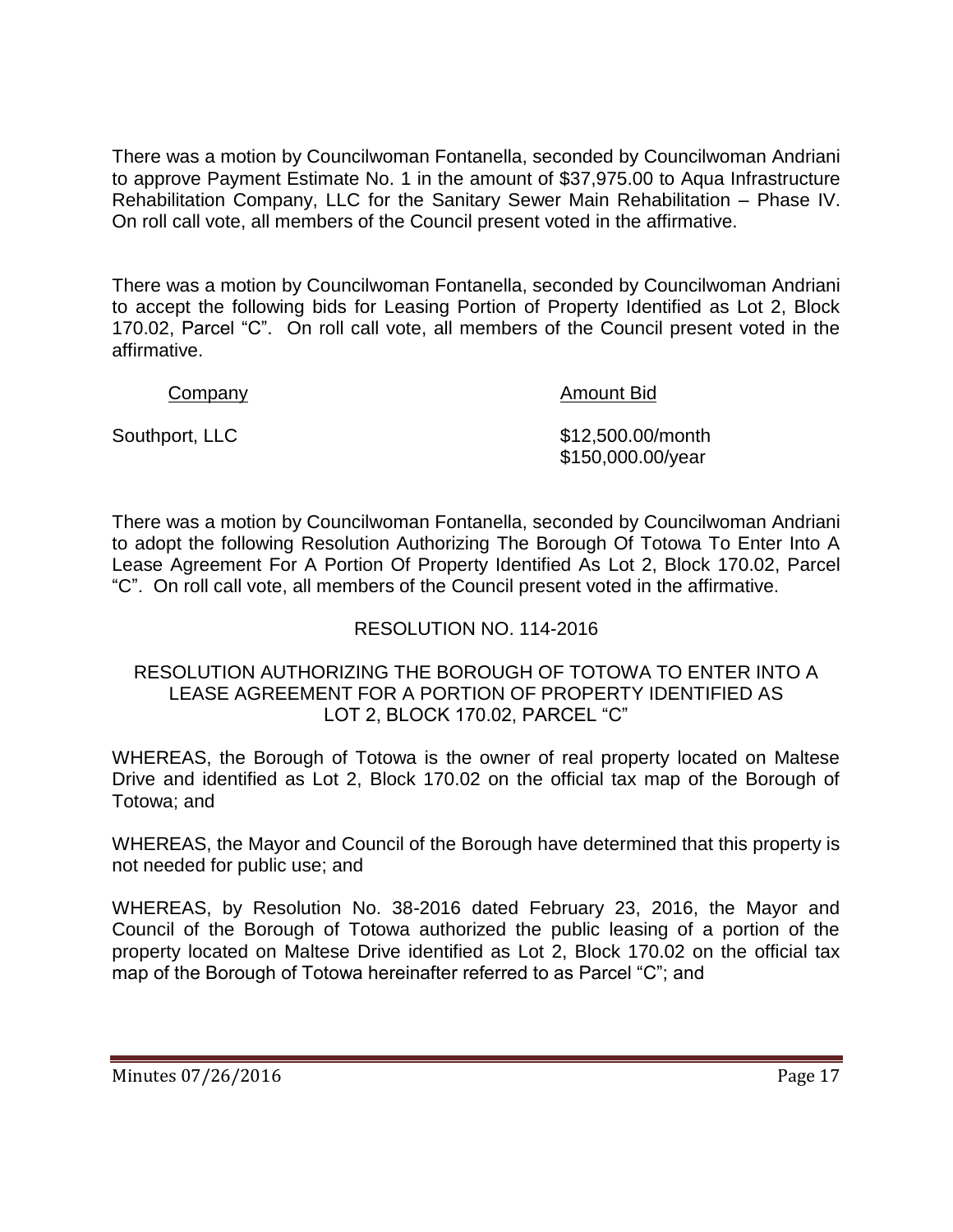WHEREAS, pursuant to the provisions of N.J.S.A 40:A12-14(a), the governing body fixed a minimum rental fee of \$12,000.00 per month for Parcel "C" with the reservation of the right to reject all bids where the highest bid is not accepted; and

WHEREAS, bids were solicited for lease rights on the parcel hereinafter referred to as Parcel "C" in accordance with specifications entitled "Specifications for Leasing of Portions of Property Identified as Lot 2, Block 170.02, Borough of Totowa, County of Passaic, New Jersey 2016"; and

WHEREAS, the Borough of Totowa did accept the bids for the lease rights on July 20, 2016; and

WHEREAS, one bid was submitted by Southport, LLC, 216 Terrace Lake Drive, Butler, New Jersey 07405 in the amount of \$12,500.00 per month for an annual rental of \$150,000.00 for Parcel "C"; and

WHEREAS, the Mayor and Council of the Borough of Totowa did on July 26, 2016 examine the bid submitted for the parcel "C" lease rights; and

WHEREAS, pursuant to N.J.S.A. 40A:12-14(a) the Mayor and Council have determined that bid submitted by Southport, LLC should be accepted as the highest bid for Parcel "C".

NOW, THEREFORE, BE IT RESOLVED, that the Mayor and Council of the Borough of Totowa do hereby authorize the Borough of Totowa to enter into a lease agreement with Southport, LLC for a five (5) year lease for the real property located on Maltese Drive and identified as Lot 2, Block 170.02 on the official tax map of the Borough of Totowa and referred to as Parcel "C".

BE IT FURTHER RESOLVED, that the Municipal Council of the Borough of Totowa does hereby authorize the Mayor and Municipal Clerk to execute any and all necessary instruments relating thereto.

There was a motion by Councilwoman Fontanella, seconded by Councilwoman Andriani to adopt the following Resolution Authorizing An Agreement Between The Borough Of Totowa And Nasir Albarim To Encroach On A Drainage Easement. On roll call vote, all members of the Council present voted in the affirmative.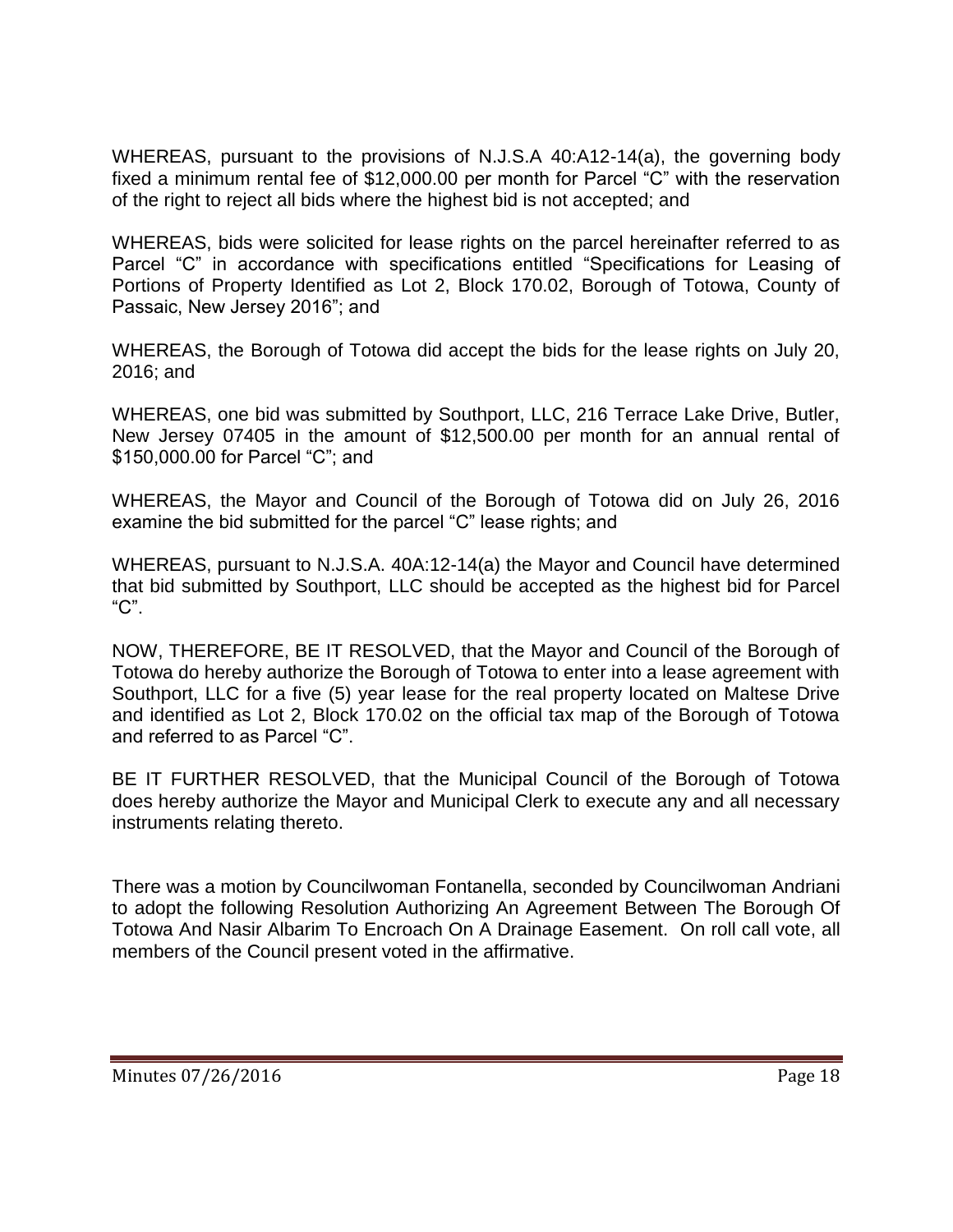# RESOLUTION NO. 115-2016

#### RESOLUTION AUTHORIZING AN AGREEMENT BETWEEN THE BOROUGH OF TOTOWA AND NASIR ALBARIM TO ENCROACH ON A DRAINAGE EASEMENT

WHEREAS, Nasir Albarim is the owner of real property commonly known as 15 Patriots Trail and further identified as Block 74.02, Lot 10 on the official tax map of the Borough of Totowa, County of Passaic, State of New Jersey; and

WHEREAS, the Borough of Totowa retains a sewer easement on the aforementioned property; and

WHEREAS, Mr. Albarim has requested permission from the Borough of Totowa to construct a two (2) foot retaining wall on his property which will encroach on the Borough of Totowa's easement; and

WHEREAS, the Mayor and Council of the Borough of Totowa have consented to the request and will allow the retaining wall to be constructed on a portion of the sewer easement with the conditions that access to the easement not be impeded and that the wall be removed upon written notification from the Borough of Totowa in the event that it becomes necessary to utilize the easement; and

WHEREAS, Mr. Albarim shall also indemnify and hold harmless the Borough of Totowa as long as the retaining wall remains on the Borough of Totowa's easement.

NOW, THEREFORE, BE IT RESOLVED, that the Mayor and Council of the Borough of Totowa do hereby authorize the Borough of Totowa to enter into an agreement with Nasir Albarim to allow a retaining wall to be constructed and encroach and remain on the Borough of Totowa's sewer easement in accordance with the aforementioned terms and conditions.

BE IT FURTHER RESOLVED, that the Municipal Council of the Borough of Totowa does hereby authorize the Mayor and Municipal Clerk to execute any and all necessary instruments relating thereto.

There was a motion by Councilwoman Fontanella, seconded by Councilwoman Andriani to adopt the following Resolution Authorizing The Demolition Of Dwelling At 262 Totowa Road, Block 26, Lot 2. On roll call vote, all members of the Council present voted in the affirmative.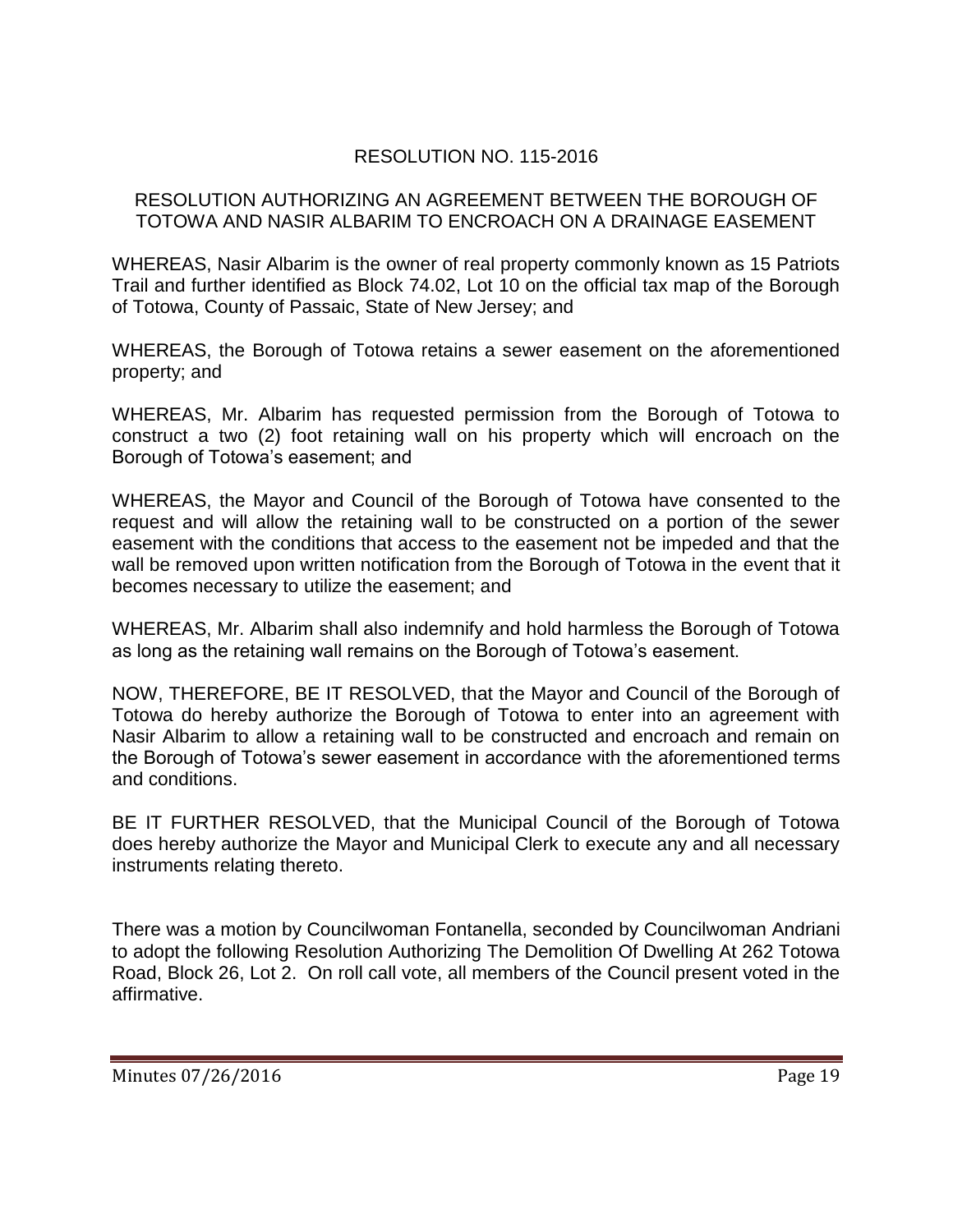# RESOLUTION NO. 116-2016

## RESOLUTION AUTHORIZING THE DEMOLITION OF DWELLING AT 262 TOTOWA ROAD, BLOCK 2, LOT 2

WHEREAS, the Borough of Totowa is the owner of real property located at 262 Totowa Road and identified as Lot 2, Block 2 on the official tax map of the Borough of Totowa; and

WHEREAS, the Mayor and Council of the Borough have determined that this property is not needed for public use; and

WHEREAS, the Mayor and Council of the Borough of Totowa desire to retain the services of a licensed contractor to demolish the existing dwelling structure on the property; and

WHEREAS, the demolition services include but are not limited to disconnecting and capping all existing sewer later and water service connections, demolishing the dwelling structure and garage, removing and disposing of all demolition debris, and backfilling the foundation with dirt to grade as required; and

WHEREAS, the Borough of Totowa did solicit proposals from licensed contractor's firms to provide these services; and

WHEREAS, F. Antonucci & Sons, Inc., 283 Edmund Avenue, Paterson, New Jersey 07502 has submitted a proposal to demolish the dwelling structure located at 262 Totowa Road and provide all related services in the amount of \$16,500.00, a copy of which is on file in the office of the Borough of Totowa Municipal Clerk; and

WHEREAS, the Mayor and Council of the Borough of Totowa did on July 26, 2016 examine the proposal submitted by F. Antonucci & Sons, Inc.; and

WHEREAS, pursuant to the applicable New Jersey State laws, these services may be authorized without public bidding since it will not exceed the public bidding threshold.

NOW, THEREFORE, BE IT RESOLVED, that the Mayor and Council of the Borough of Totowa do hereby accept the proposal submitted by F. Antonucci & Sons, Inc. to demolish the dwelling structure located at 262 Totowa Road and provide all related services in the amount of \$16,500.00.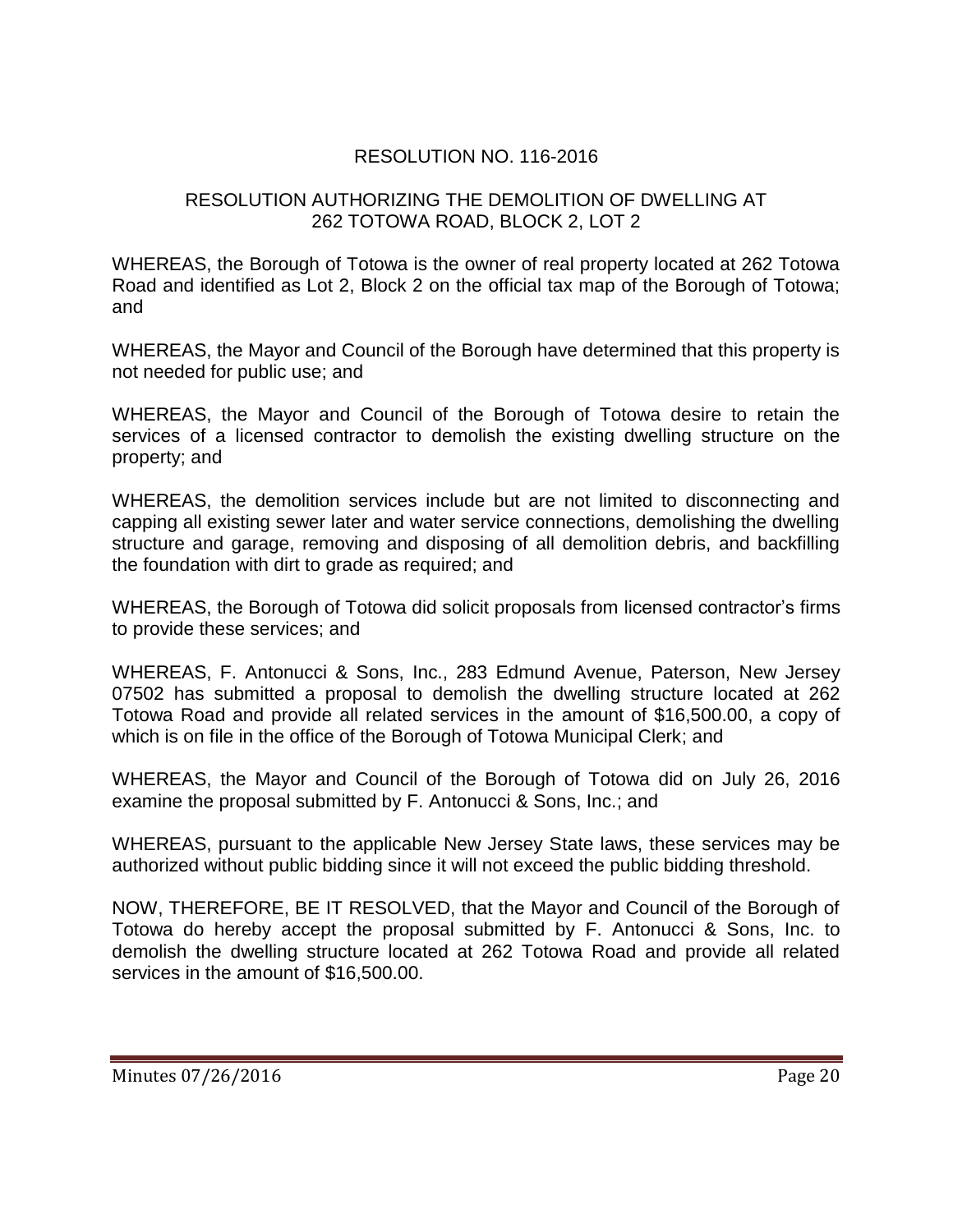BE IT FURTHER RESOLVED, that the Mayor and Council of the Borough of Totowa do hereby authorize F. Antonucci & Sons, Inc. to perform the services as set forth in their proposal.

BE IT FURTHER RESOLVED, that F. Antonucci & Sons, Inc. shall comply with all Federal, State and Local laws requiring permits prior to beginning construction and shall comply with all Federal, State and Local Ordinances and laws, including Borough of Totowa Code Book Section 336-4, while performing the aforementioned services.

BE IT FURTHER RESOLVED, that F. Antonucci & Sons, Inc. shall provide the Borough of Totowa with a one (1) year warranty on all workmanship and on all materials furnished for this project.

There was a motion by Councilwoman Fontanella, seconded by Councilwoman Andriani to adopt the following Resolution Authorizing The Purchase And Installation Of New Carpet For The Court Office And Building Department Office In The Municipal Complex. On roll call vote, all members of the Council present voted in the affirmative.

# RESOLUTION NO. 117-2016

#### RESOLUTION AUTHORIZING THE PURCHASE AND INSTALLATION OF NEW CARPET FOR THE COURT OFFICE AND BUILDING DEPARTMENT OFFICE IN THE MUNICIPAL COMPLEX

WHEREAS, the Mayor and Council of the Borough of Totowa desire to replace the existing carpet in the Borough of Totowa Court office and Building Department office located within the Municipal Complex; and

WHEREAS, the Borough of Totowa did solicit quotes for the removal of the existing carpet and for the purchase and installation of new carpet for the Borough of Totowa Court and Building Department offices; and

WHEREAS, Afford A Floor, 5 Garfield Place, Totowa, New Jersey 07512 has submitted a proposal dated May 9, 2016 for the removal of the existing carpet and purchase and installation of new carpet at a cost not to exceed \$2,515.38, a copy of which is on file in the office of the Borough of Totowa Municipal Clerk; and

WHEREAS, the Mayor and Council of the Borough of Totowa on July 26, 2016 did examine the proposal submitted by Afford A Floor; and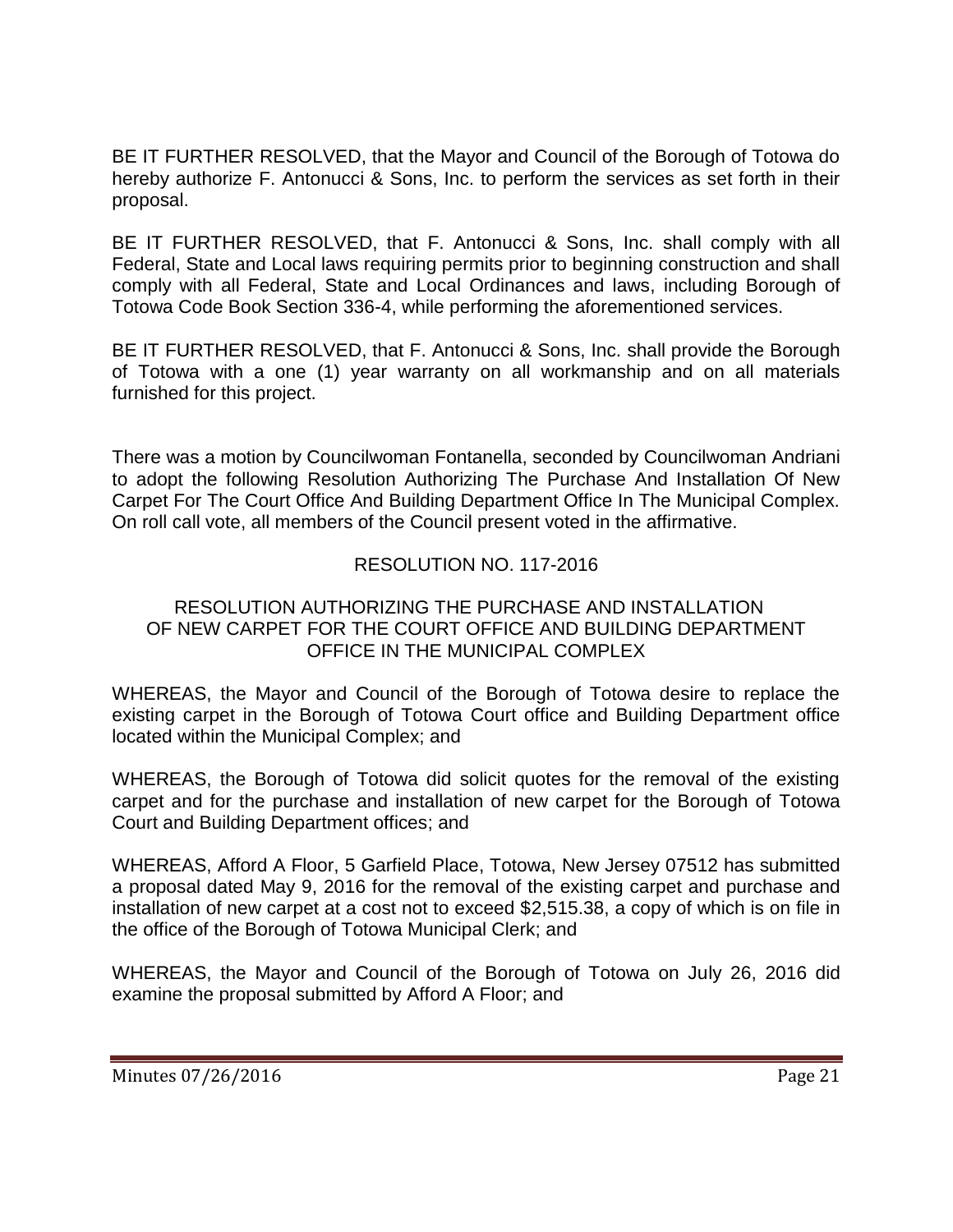WHEREAS, pursuant to the applicable New Jersey State laws, the contract for the purchase and installation of the new carpet be awarded without public bidding since it will not exceed the public bidding threshold.

NOW, THEREFORE, BE IT RESOLVED, that the Mayor and Council of the Borough of Totowa do hereby accept the proposal submitted by Afford A Floor for purchase and installation of carpet for the Borough of Totowa Court office and Building Department office in the amount \$2,515.38.

BE IT FURTHER RESOLVED, that the Mayor and Council of the Borough of Totowa do hereby authorize Afford A Floor to provide the materials and perform the services as set forth in their proposal.

A letter was received from the Dey Hill Neighbors requesting permission to have a Block Party on Battle Ridge Trail from Dey Hill Trail south to the cul-de-sac on Saturday, September 24, 2016 (rain date: Sunday, September 25, 2016). There was a motion by Councilwoman Fontanella, seconded by Councilwoman Andriani to approve their request. On roll call vote, all members of the Council present voted in the affirmative.

# STREET CLOSING AUTHORIZED BY THE MAYOR

Under the authority vested in me as Mayor of the Borough of Totowa, County of Passaic, State of New Jersey, by virtue of N.J.S.A. 40:67-16.9 and the Code of the Borough of Totowa Chapter No. 398-42, I, Mayor John Coiro, do hereby order and direct that Battle Ridge Trail from the intersection of Dey Hill Trail south to the cul-de-sac be closed to vehicular traffic from 1:00 p.m. to 7:00 p.m. on Saturday, September 24, 2016 (rain date: Sunday, September 25, 2016). I further direct that proper signs and barriers be erected at the intersection of Battle Ridge Trail and Dey Hill Trail and that the Totowa Police Department control and regulate, as well as enforce, this regulation.

# COMMITTEE ON LIAISON & INSPECTION:

There was a motion by Councilwoman Andriani, seconded by Councilman Bucher to adopt the following Resolution Authorizing Contract For The Removal Of Trees At The Recreation Fields At The PAL. On roll call vote, all members of the Council present voted in the affirmative.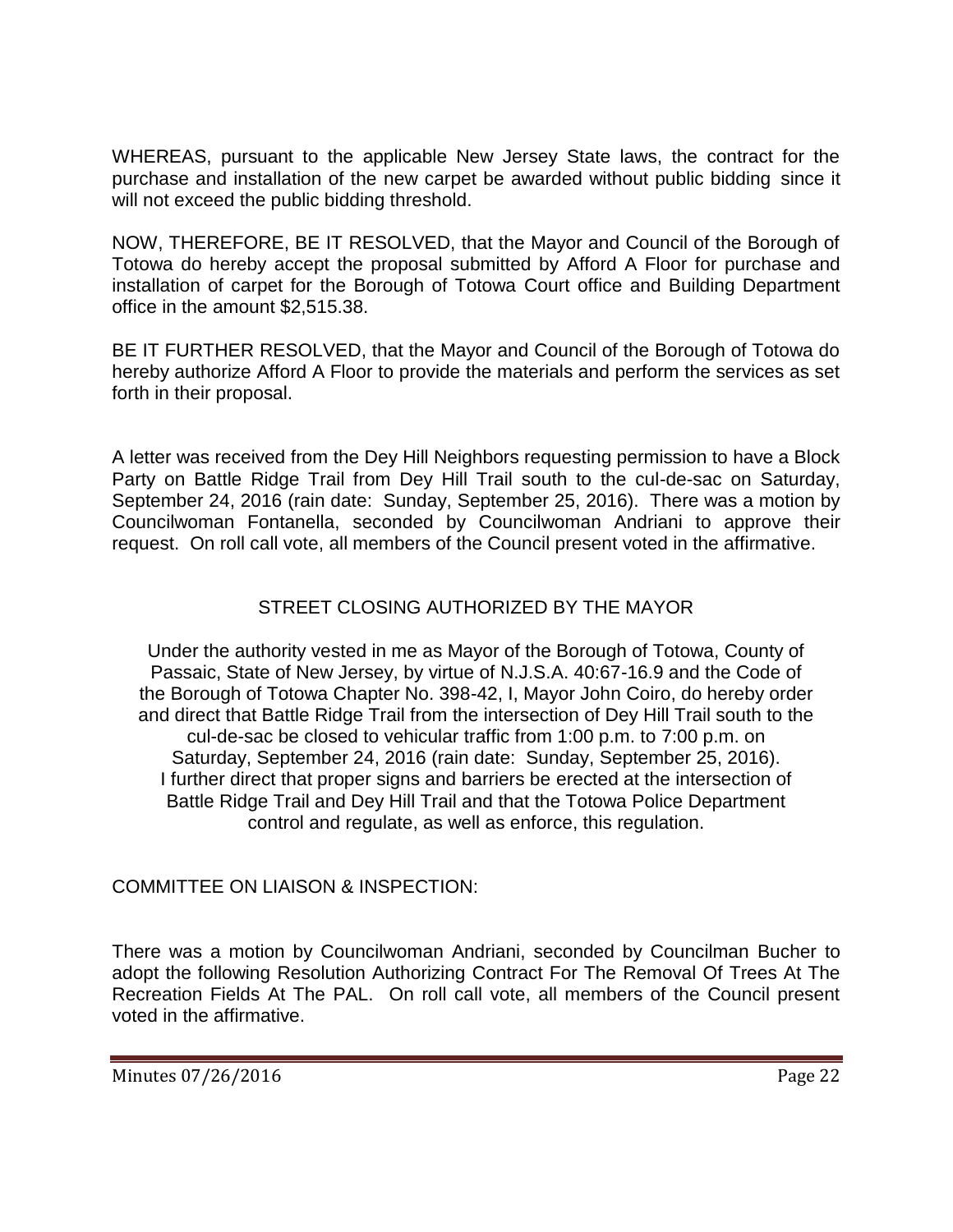# RESOLUTION NO. 118-2016

## RESOLUTION AUTHORIZING CONTRACT FOR THE REMOVAL OF TREES AT THE RECREATIONAL FIELDS AT THE PAL

WHEREAS, the Superintendent of the Borough of Totowa Department of Public Works ("DPW") has advised that several trees located at the Borough of Totowa PAL recreational fields appear to be dead and should be removed for safety reasons; and

WHEREAS, the Mayor and Council of the Borough of Totowa have determined that there is a need for the removal of these trees; and

WHEREAS, the Mayor and Council of the Borough of Totowa desire to authorize the tree removal at the PAL; and

WHEREAS, Morris County Cooperative Pricing Council Contract No. 18 has been awarded to Tree King Inc., 12 Lenel Road, Landing, New Jersey 07850 for tree trimming and removal services; and

WHEREAS, pursuant to the applicable New Jersey State laws, these tree removal services may be authorized without public bidding.

NOW, THEREFORE, BE IT RESOLVED, that the Mayor and Council of the Borough of Totowa do hereby authorize Tree King Inc. to provide professional tree removal services for the Borough of Totowa at the recreational field at the PAL in the amount of \$2,740.00.

BE IT FURTHER RESOLVED, that the Municipal Council of the Borough of Totowa does hereby authorize the Mayor and Municipal Clerk to execute any and all necessary instruments relating thereto.

There was a motion by Councilwoman Andriani, seconded by Councilman Bucher to adopt the following Resolution Authorizing The Release Of Bond For 26 Washington Place, Block 113, Lot 3. On roll call vote, all members of the Council present voted in the affirmative.

RESOLUTION NO. 119-2016

RESOLUTION AUTHORIZING THE RELEASE OF BOND FOR 26 WASHINGTON PLACE, BLOCK 113, LOT 3

Minutes 07/26/2016 **Page 23**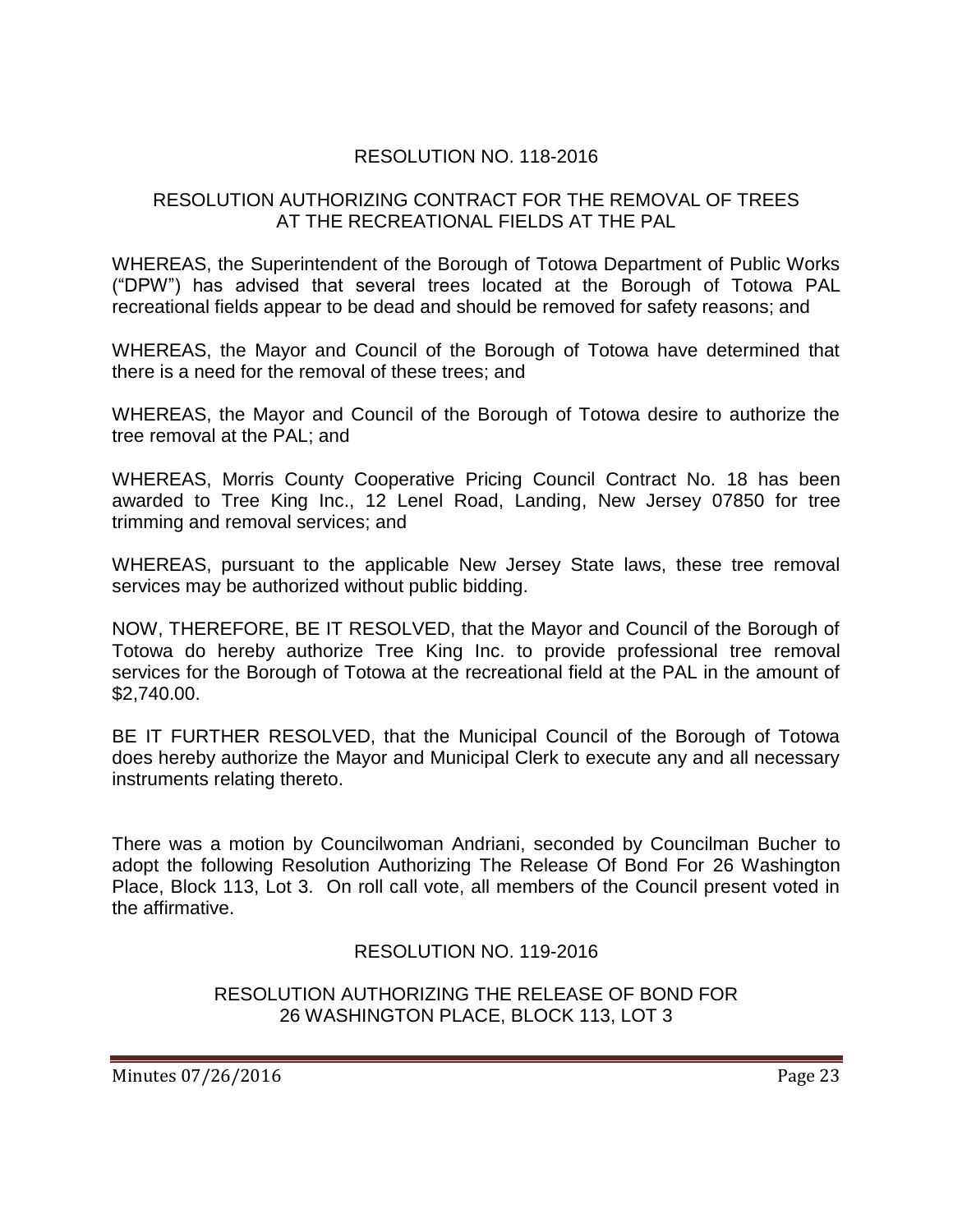WHEREAS, Alexander Oldja is the owner of real property commonly known and designated as Block 113, Lot 3 on the official Tax and Assessment Map of the Borough of Totowa and is located at 26 Washington Place; and

WHEREAS, the Borough of Totowa Building Department issued a Certificate of Occupancy for the above referenced residential structure subject to the owner replacing the curb and sidewalk along the frontage of the property; and

WHEREAS, the Borough of Totowa Building Department also required Mr. Oldja to post a bond in the amount of \$3,500.00 to ensure the proper installation of the new curbing and sidewalk; and

WHEREAS, Mr. Oldja posted the required bond by submitting the sum of \$3,500.00 to the Borough of Totowa; and

WHEREAS, Mr. Oldja has replaced the curb and sidewalk along the frontage of the property at 26 Washington Place; and

WHEREAS, the Municipal Engineer for the Borough of Totowa has inspected the improvements on the property and deemed the work acceptable; and

WHEREAS, the Municipal Engineer has recommended the full release of the sum of \$3,500.00 to Mr. Oldja for the work performed at 26 Washington Place.

NOW, THEREFORE, BE IT RESOLVED, that the Mayor and Council of the Borough of Totowa do hereby accept the recommendation of the Municipal Engineer and authorize the release of the \$3,500.00 bond posted by Alexander Oldja for the improvements to the real property commonly known and designated as Block 113, Lot 3 on the official Tax and Assessment Map of the Borough of Totowa and located at 26 Washington Place.

There was a motion by Councilwoman Andriani, seconded by Councilman Bucher to adopt the following Resolution Authorizing Reimbursement To Various Property Owners For Hydeway Drive Road Improvements. On roll call vote, all members of the Council present voted in the affirmative.

# RESOLUTION NO. 120-2016

## RESOLUTION AUTHORIZING PAYMENT TO VARIOUS PROPERTY OWNERS FOR HYDEWAY DRIVE ROAD IMPROVEMENTS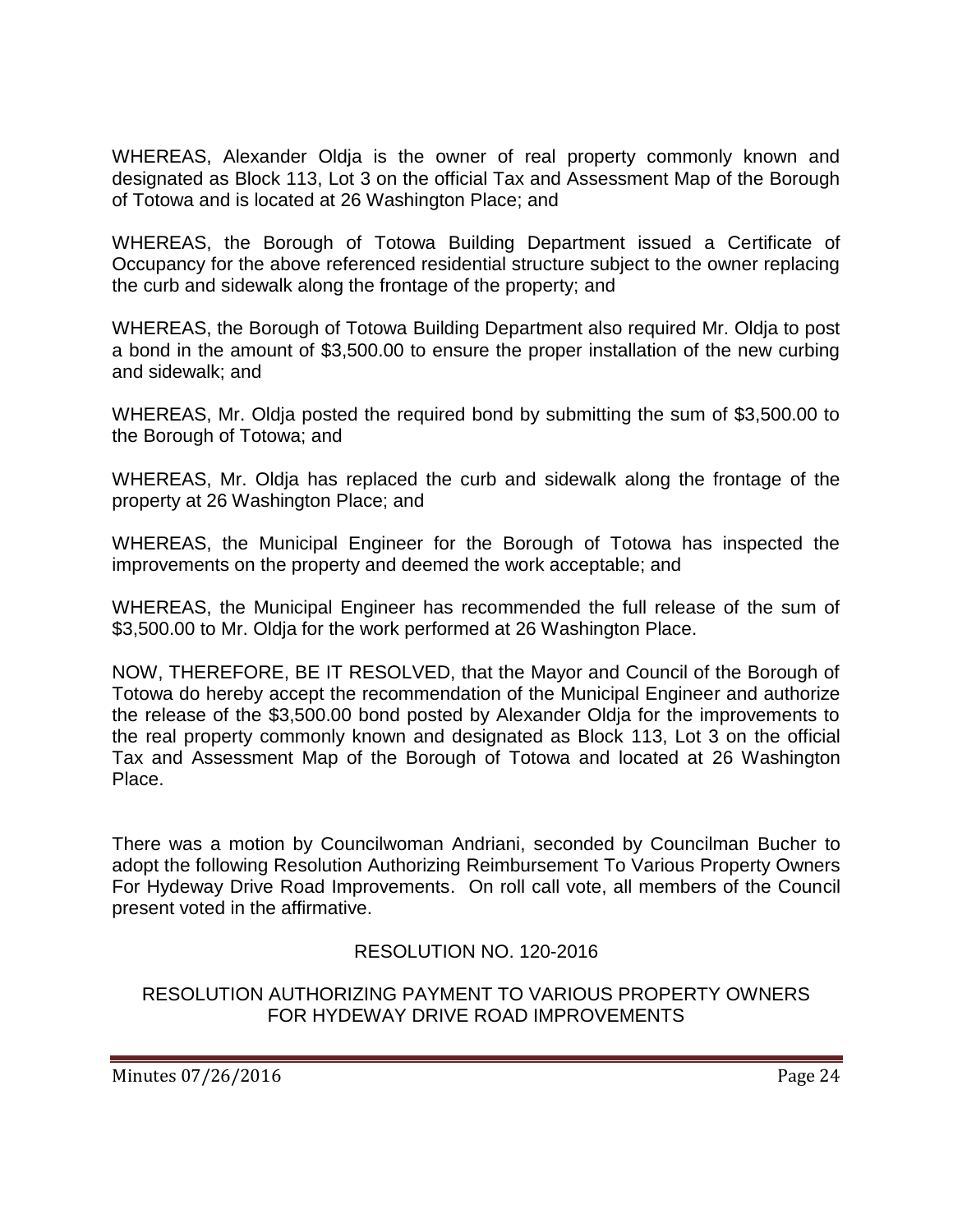WHEREAS, Totowa Road Developers, LLC, was the owner of real property commonly known and designated as Block 10, Lots 13 and 13.01 on the official Tax and Assessment Map of the Borough of Totowa and located at 705 Totowa Road; and

WHEREAS, Totowa Road Developers, LLC filed an application for development with the Borough of Totowa Planning Board for preliminary major subdivision approval and planning variances for the 705 Totowa Road property; and

WHEREAS, Totowa Road Developers, LLC sought to create four (4) lots for single family homes and the proposed lots have frontage along Hydeway Drive, an existing private street; and

WHEREAS, the Borough of Totowa Planning Board at its public meetings held on August 18, 2008 and September 8, 2005 granted preliminary major subdivision approval and planning variances for the application filed by Totowa Road Developers, LLC for the 705 Totowa Road property, subject to certain conditions and restrictions; and

WHEREAS, the Borough of Totowa Planning Board at its public meeting held on September 8, 2005 adopted a Resolution memorializing their approvals subject to certain terms and conditions; and

WHEREAS, the granting of the application was subject to and conditioned upon Totowa Road Developers, LLC posting the sum of \$10,000.00 in escrow for repairs to the private road for the full frontage of the property along Hydeway Drive that formed the basis of the development application; and

WHEREAS, the approval further provided that in the event the other property owners with frontage on the Hydeway Drive elected to undertake repairs, each homeowner would be responsible for its prorated share and Totowa Road Developers, LLC agreed to contribute \$10,000.00 toward road improvements; and

WHEREAS, various Hydeway Drive property owners did elect to undertake the repairs with the understanding that Totowa Road Developers, LLC was required to contribute toward the road improvements and the property owners would be reimbursed for its prorata share of the repairs; and

WHEREAS, Totowa Road Developers, LLC defaulted on the application and failed to post the required funds in escrow; and

WHEREAS, the Mayor and Council of the Borough recognize that the Hydeway Drive property owners undertook the repairs to their street in good faith pursuant to the condition that they would be reimbursed; and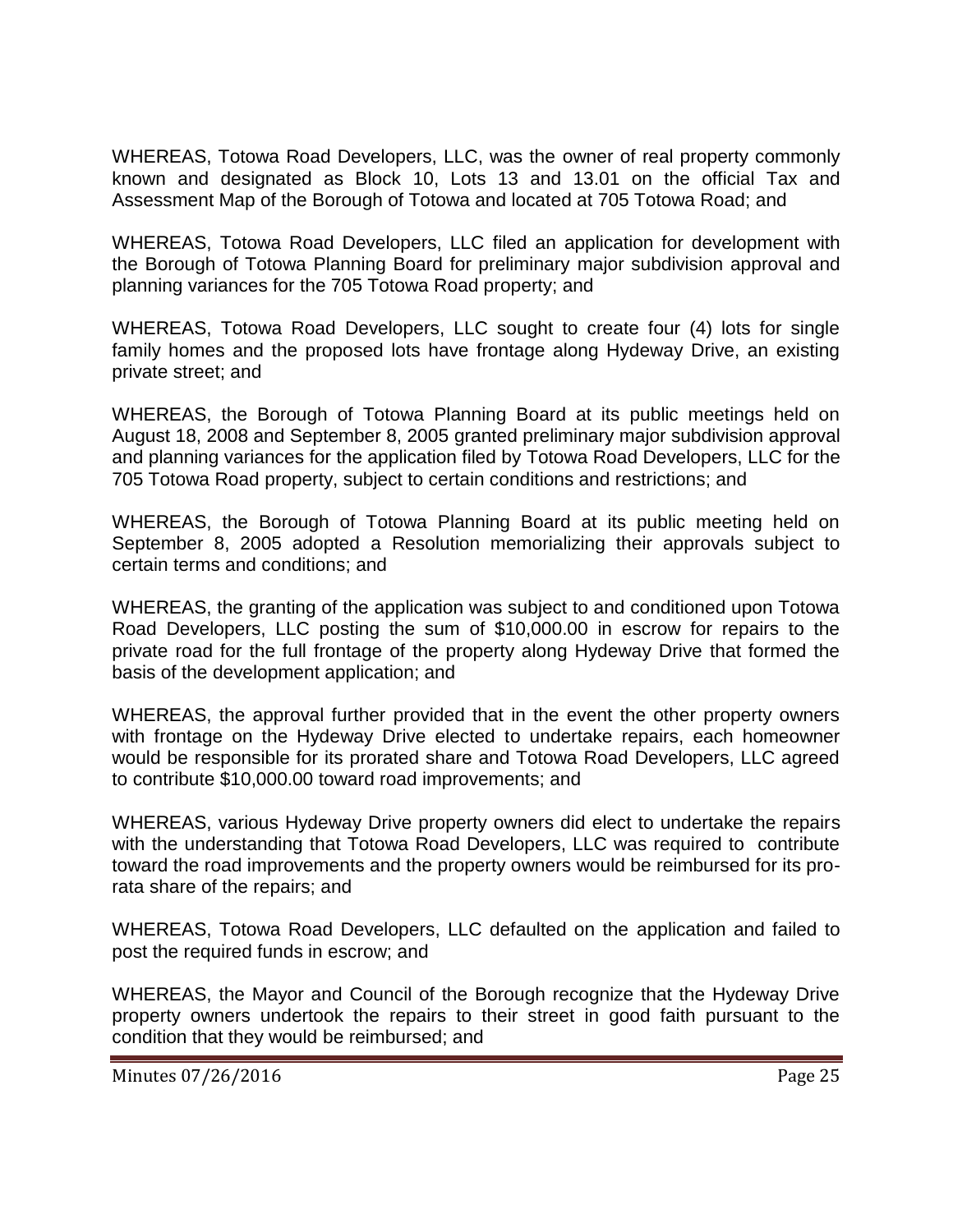WHEREAS, the repairs do constitute an improvement to the roadway for the Hydeway Drive residents; and

WHEREAS, the Mayor and Council of the Borough of Totowa desire to reimburse the various Hydeway Drive property owners their pro-rated share of the road improvements for good cause.

NOW, THEREFORE, BE IT RESOLVED, that the Mayor and Council of the Borough of Totowa do hereby authorize payment to various property owners for the Hydeway Drive road improvements.

BE IT FURTHER RESOLVED, that the Municipal Council of the Borough of Totowa does hereby authorize the Mayor and Municipal Clerk to execute any and all necessary instruments relating thereto.

A letter was received from the Totowa Board of Education requesting that the permit fees be waived for a new roof project at Washington Park School and shingle repair and maintenance work at Memorial School. There was a motion by Councilwoman Andriani, seconded by Councilman Bucher to waive the permit fees. On roll call vote, all members of the Council present voted in the affirmative.

# COMMITTEE ON LEGISLATION & ORDINANCES:

There was a motion by Councilman Bucher, seconded by Councilman Picarelli to introduce on first reading and advertise for public hearing the following entitled ordinance. On roll call vote, all members of the Council present voted in the affirmative.

#### **ORDINANCE NO. 15-2016**

#### **AN ORDINANCE TO AMEND THE CODE OF THE BOROUGH OF TOTOWA CHAPTER 398 ENTITLED "VEHICLES AND TRAFFIC", ARTICLE II, "PARKING", SECTION 11, "HANDICAPPED PARKING" AND ARTICLE XII, "SCHEDULES", SECTION 65, "SCHEDULE XVIII: HANDICAPPED PARKING"**

There was a motion by Councilman Bucher, seconded by Councilman Picarelli to approve Raffle License Application Nos. 1941 & 1942 for Autism Radio for a Casino Night and On-Premise 50/50 to be held on September 24, 2016 at The Bethwood. On roll call vote, all members of the Council present voted in the affirmative.